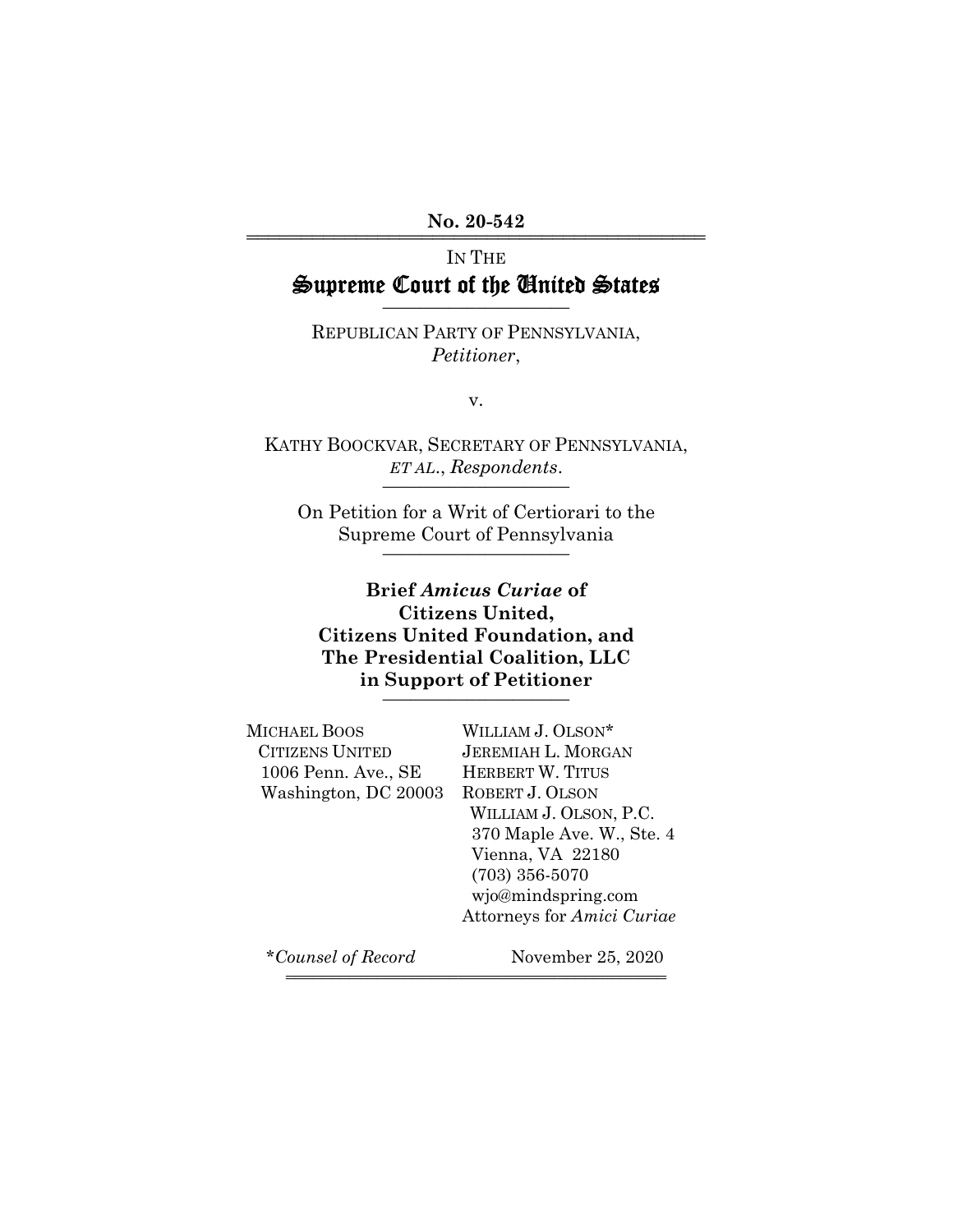## **TABLE OF CONTENTS**

Page

| INTEREST OF THE AMICI CURIAE<br>1                                 |                                                                                                                                              |                                                                                                                                               |  |  |
|-------------------------------------------------------------------|----------------------------------------------------------------------------------------------------------------------------------------------|-----------------------------------------------------------------------------------------------------------------------------------------------|--|--|
| SUMMARY OF ARGUMENT $\ldots \ldots \ldots \ldots \ldots \ldots 2$ |                                                                                                                                              |                                                                                                                                               |  |  |
|                                                                   | ARGUMENT                                                                                                                                     |                                                                                                                                               |  |  |
| L.                                                                | THE PENNSYLVANIA SUPREME COURT'S<br>ORDER, USURPING THE AUTHORITY TO SET<br>THE TIMES AND MANNER OF FEDERAL<br>ELECTIONS, REQUIRES REVIEW  4 |                                                                                                                                               |  |  |
|                                                                   | A <sub>1</sub>                                                                                                                               | The Partisan Push for Risky<br>Mail-In Ballots<br>$\overline{4}$                                                                              |  |  |
|                                                                   | <b>B.</b>                                                                                                                                    | The Supreme Court's Order Amended<br>7                                                                                                        |  |  |
|                                                                   | C.                                                                                                                                           | The Postal Service Delay Rationale<br>9                                                                                                       |  |  |
|                                                                   | D.                                                                                                                                           | The COVID-19 Rationale Was Neither<br>Developed Nor Persuasive  14                                                                            |  |  |
| H.                                                                |                                                                                                                                              | THE PENNSYLVANIA SUPREME COURT<br><b>DECISION TO EXTEND THE DEADLINE TO</b><br>RECEIVE BALLOTS VIOLATES THE FEDERAL<br>STATUTORY SCHEME<br>14 |  |  |
|                                                                   |                                                                                                                                              | <b>III. THE PETITION SHOULD BE GRANTED BECAUSE</b><br>THE ISSUES RAISED HERE AFFECT MANY<br>OTHER STATES<br>20                                |  |  |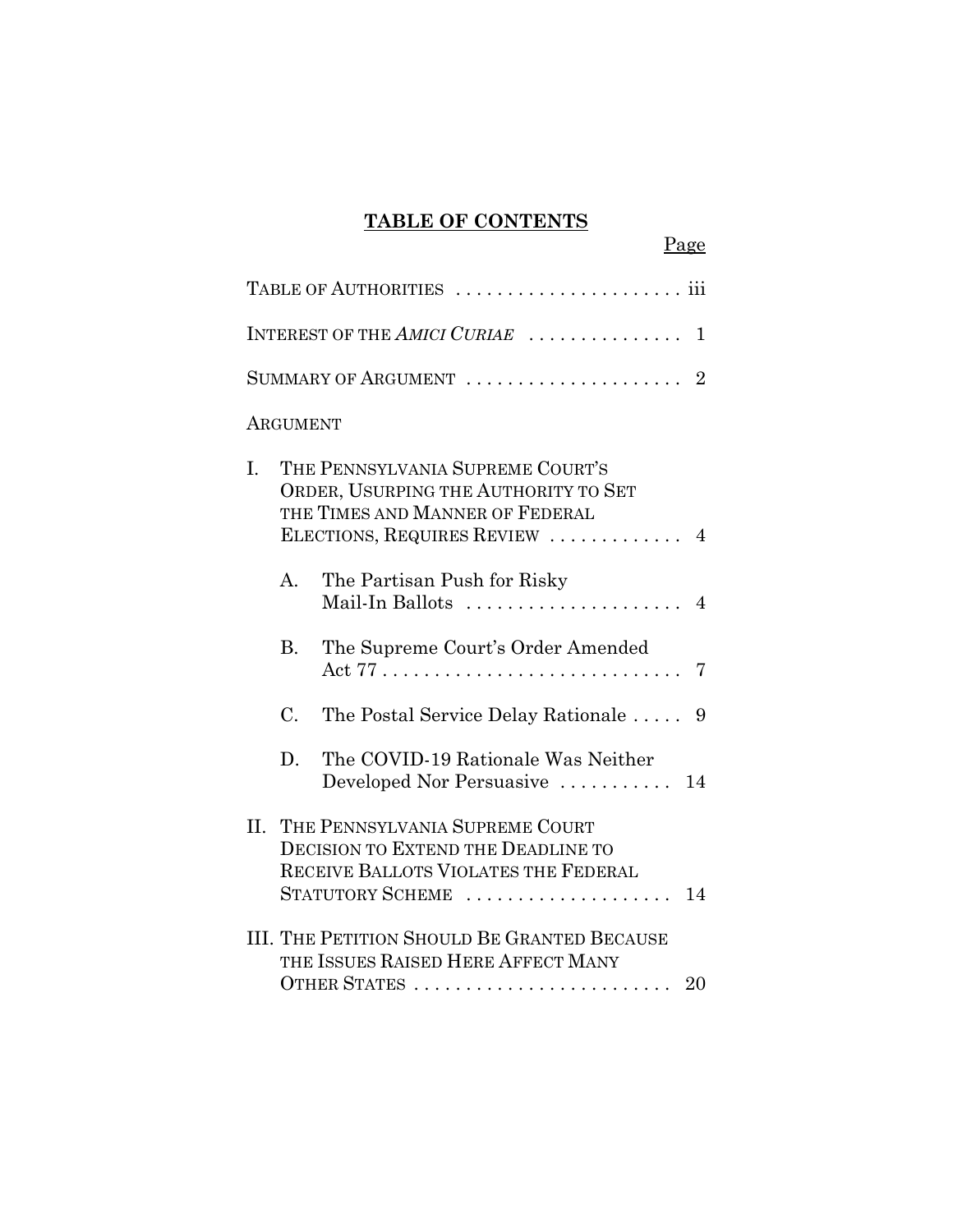$CONCLUSION \ldots \ldots \ldots \ldots \ldots \ldots \ldots \ldots \ldots \ldots \quad 22$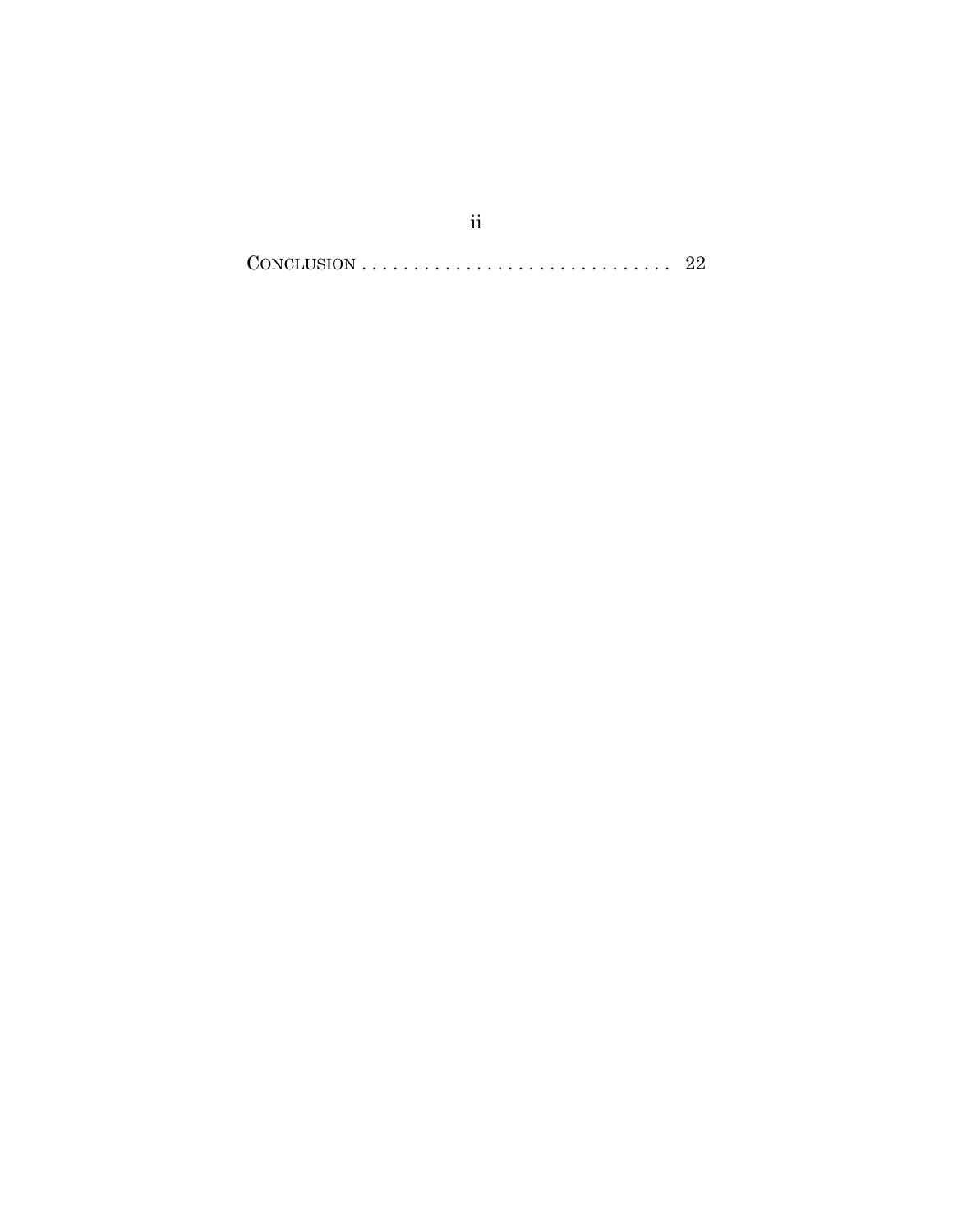#### **TABLE OF AUTHORITIES**

Page

# U.S. CONSTITUTION Article I, Section 4 . . . . . . . . . . . . . . . . . . . . . . 15, 21 Article II, Section 1 . . . . . . . . . . . . . . . . . . . 2, 16, 21 PENNSYLVANIA CONSTITUTION Article I, Section 5 . . . . . . . . . . . . . . . . . . . . 3, *passim* Article VII, Section 2 . . . . . . . . . . . . . . . . . . . . . . . 15 Article VII, Section 14 ................................ 4 STATUTES 2 U.S.C. § 1 . . . . . . . . . . . . . . . . . . . . . . . . . . . 16, 21 2 U.S.C. § 7 . . . . . . . . . . . . . . . . . . . . . . . . . . . 16, 21  $3 \text{ U.S.C.} \S 1 \dots \dots \dots \dots \dots \dots \dots \dots \dots \quad 16, 21$ CASES *Bognet v. Secretary Commonwealth of Pennsylvania*, 2020 U.S. App. LEXIS 35639 (3d Cir. Nov. 13, 2020) . . . . . . . . . . . . . . . . . . 21 *Crossey v. Boockvar*, No. 108 MM 2020 (Pa. Sept. 17, 2020) . . . . . . . . . . . . . . . . . . . 9, 13 *Democratic National Committee v. Wisconsin State Legislature*, 2020 U.S. Lexis 5187 (Oct. 26, 2020) . . . . . . . . . . . . . . . . . . . . . . 19, 20 *Foster v. Love*, 522 U.S. 67 (1997) . . . . . . . . . . . . 19 *Leser v. Garnett*, 258 U.S. 130 (1922) ........... 8 *Maddox v. Board of State Canvassers*, 116 Mont. 217 (1944) . . . . . . . . . . . . . 17, 18, 19

### MISCELLANEOUS

Building Confidence in U.S. Elections: Report of the Commission on Federal

iii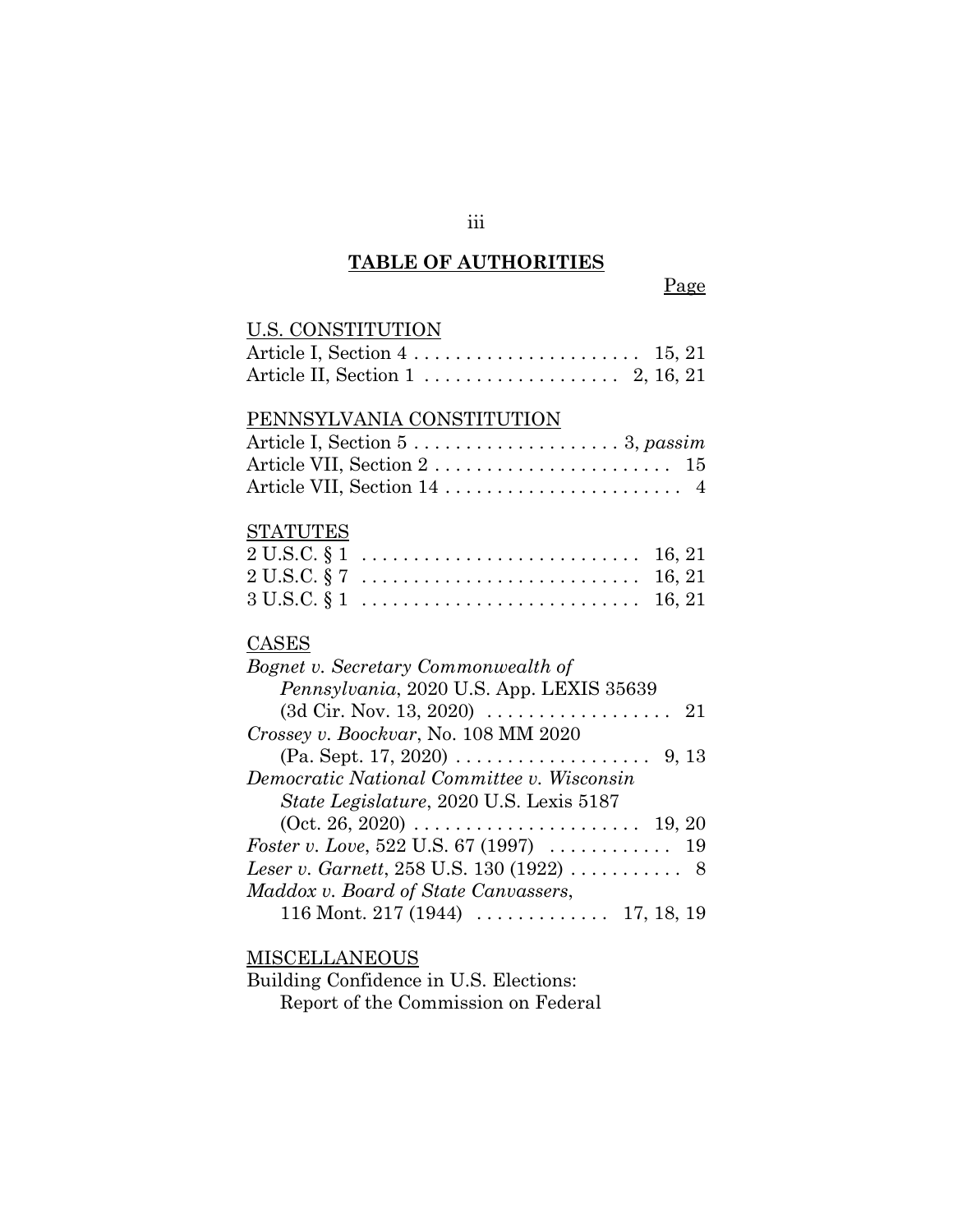| Election Reform (Sept. 2005) $\ldots$ 2, 4, 5                             |  |  |
|---------------------------------------------------------------------------|--|--|
| Y. Halon, "Barr warns Democrats 'playing with                             |  |  |
| fire' over 'grossly irresponsible' mail-in voting                         |  |  |
|                                                                           |  |  |
| J. R. Lott Jr., "Heed Jimmy Carter on the                                 |  |  |
| Danger of Mail-In Voting," Wall Street                                    |  |  |
| <i>Journal</i> (Apr. 10, 2020) $\ldots \ldots \ldots \ldots \ldots 5$     |  |  |
| E. Yu, "At IOP Talk, Eric Holder Dismisses                                |  |  |
| Fears of Voter Fraud, Warns Against Voter                                 |  |  |
| Suppression," The Chicago Maroon                                          |  |  |
| (Nov. 16, 2020) $\ldots \ldots \ldots \ldots \ldots \ldots \ldots \ldots$ |  |  |

# iv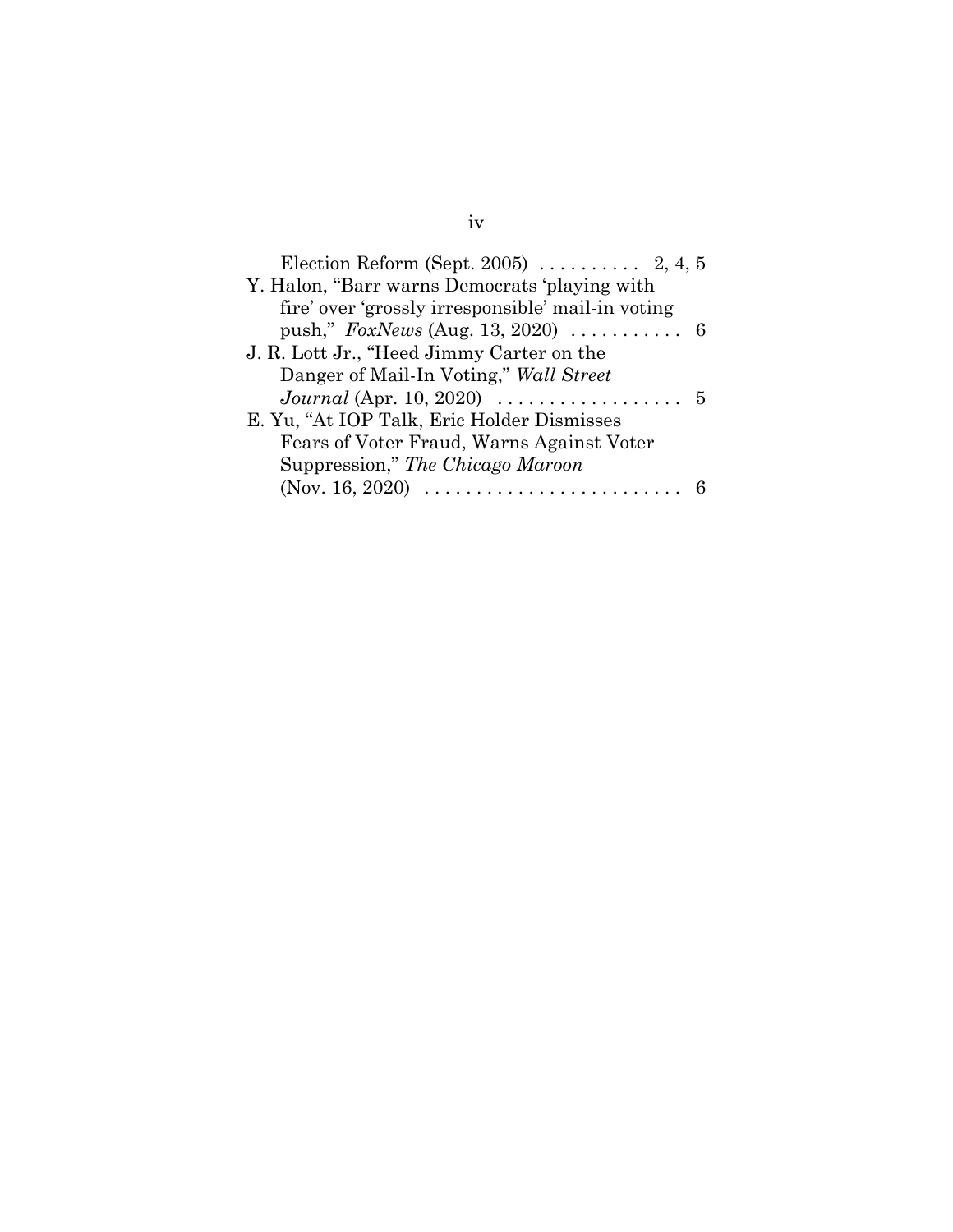### **INTEREST OF THE** *AMICI CURIAE*<sup>1</sup>

Citizens United is a nonprofit social welfare organization, exempt from federal income tax under Internal Revenue Code ("IRC") section 501(c)(4). Citizens United Foundation is a nonprofit educational and legal organization, exempt from federal income tax under IRC section 501(c)(3). The Presidential Coalition, LLC is an IRC section 527 political organization.

*Amici* organizations were established, *inter alia*, for the purpose of participating in the public policy process, including conducting research, and informing and educating the public on the proper construction of state and federal constitutions, as well as statutes related to the rights of citizens, and questions related to human and civil rights secured by law.

<sup>1</sup> It is hereby certified that counsel for Petitioner and all Respondents have consented to the filing of this brief; that counsel of record for all parties received notice of the intention to file this brief at least 10 days prior to its filing; that no counsel for a party authored this brief in whole or in part; and that no person other than these *amici curiae*, their members, or their counsel made a monetary contribution to its preparation or submission.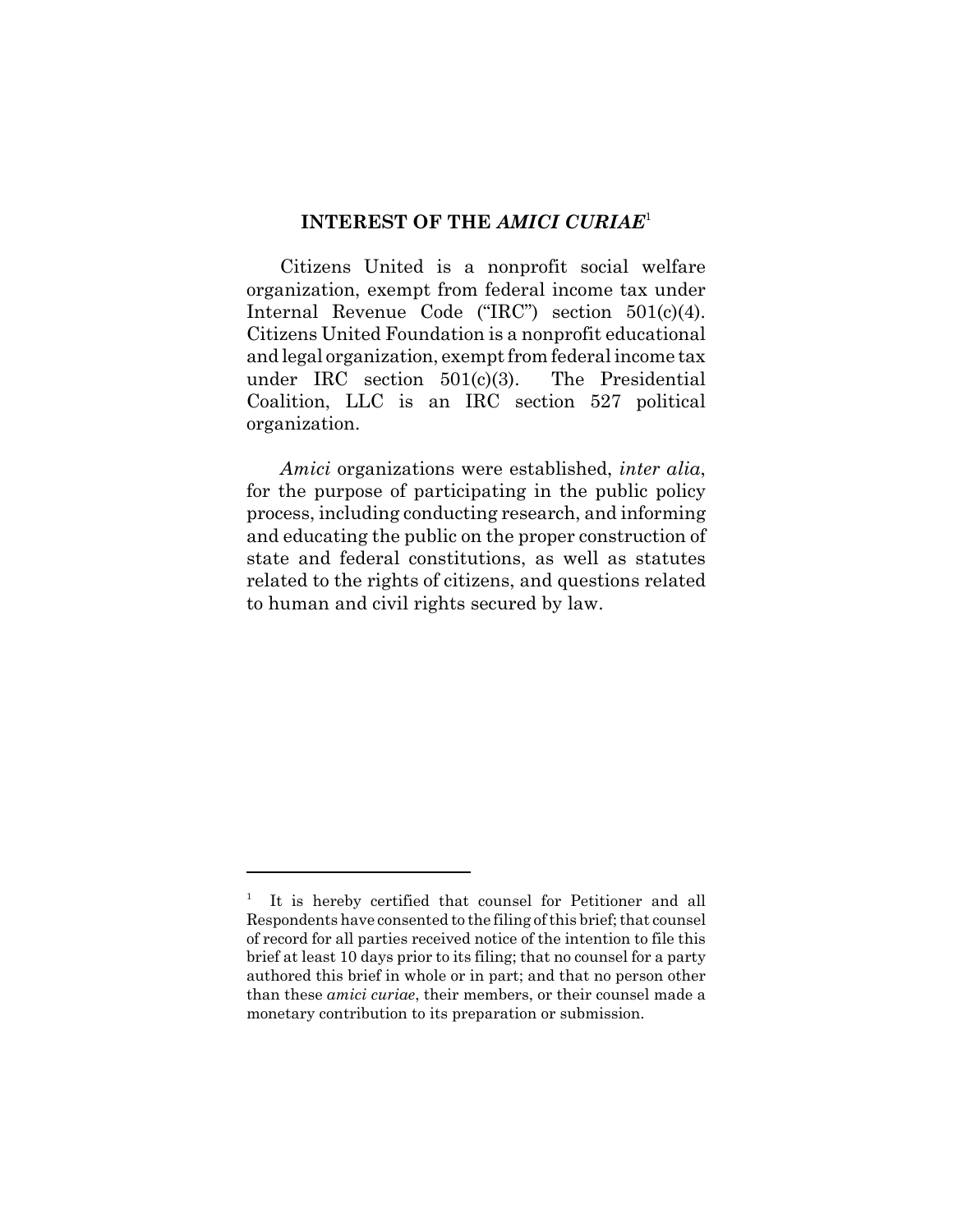#### **SUMMARY OF ARGUMENT**

For much of the nation's history, the manner in which elections have been conducted has been of interest primarily to political parties, candidates, and the professional political class. Now, millions of Americans are steeping themselves in the minutiae of election processes after learning that the process can, indeed, be hijacked, and the courts can be complicit in that hijacking.

Particularly beginning with the National Voter Registration Act of 1993 (the "Motor Voter Act"), efforts have been made to change the rules governing elections in an effort to change the outcomes of elections. The politicization of the election process was put on steroids in the run up to the 2020 general election, particularly with the transformation of absentee voting into excuse-less mail-in voting. The Report of the Bipartisan Commission on Federal Election Fraud in 2005 confirmed the well-known fact that it is much easier to perform fraud with respect to absentee ballots than with in-person voting. Yet, those seeking to expand mail-in voting for their own political reasons will loudly deny this fact that they know to be true.

The Pennsylvania Supreme Court had no authority to extend Election Day — a date set by Congress pursuant to an express authorization in Article II, Section 1 of the U.S. Constitution. First, it extended Election Day by requiring ballots received after that date to be counted. Second, it required ballots that may have been cast after Election Day to be counted.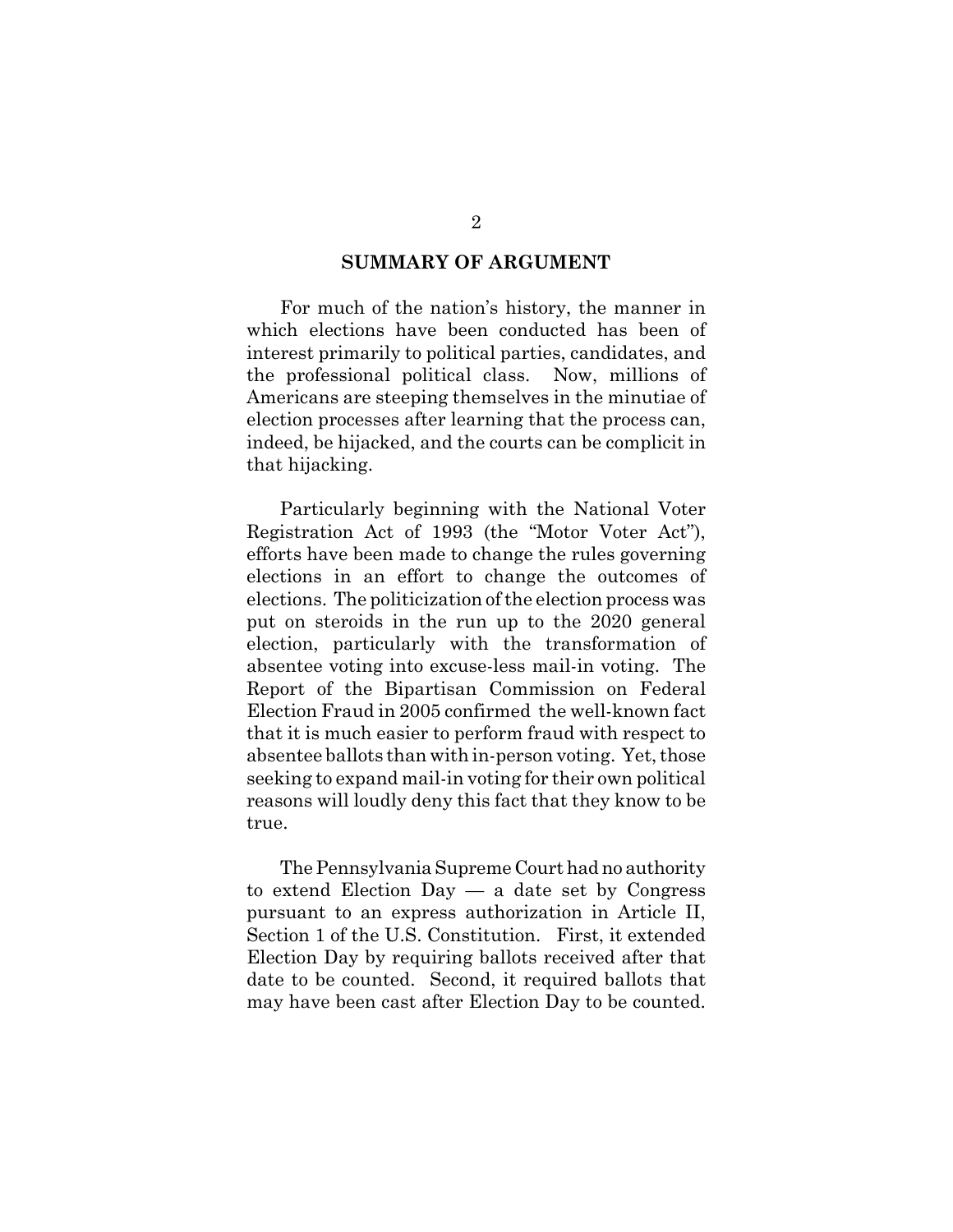Both rulings exceed its authority. The Free and Equal Elections Clause of the Pennsylvania Constitution gave the Pennsylvania Supreme Court no authority to disregard a decision which Congress has made. The Court's twin justifications for the extension — Postal Service delivery and its uttering the excuse of "COVID-19" — were not just constitutionally inadequate reasons to usurp a congressional power — but they were also factually insufficient. The Court's reliance on inapplicable Postal Service "service standards" was in serious error, and its reliance on COVID-19 was more based on incantation than analysis. Many states accept ballots received after Election Day, and therefore the issue should and must be decided.

These *amici* urge this Court to grant *certiorari* to review both issues presented. The Pennsylvania Supreme Court had no authority to change either the manner or the time of the election, yet it did both. If challenges such as this are not resolved by this Court, it will leave the election process where it is now — in the days of the Wild West, where literally hundreds of lawyers are poised early in each even-numbered year to fashion creative theories to bring in carefully selected jurisdictions to have a judicial imprimatur placed on last-minute election law changes to benefit the litigants. There is good reason why millions of Americans believe that the 2020 election was not honestly conducted, and fear that each election from now on will be even worse.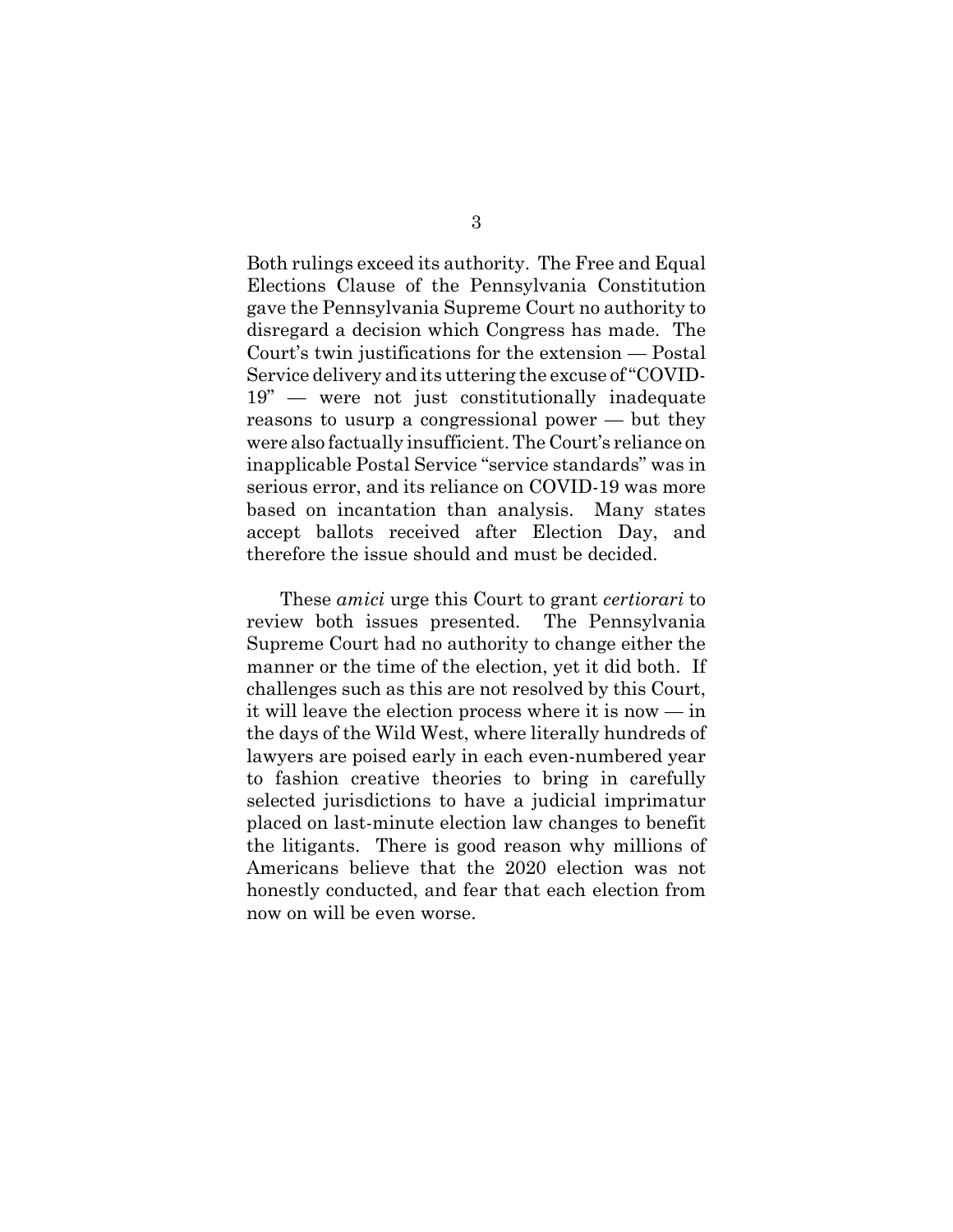#### **ARGUMENT**

## **I. THE PENNSYLVANIA SUPREME COURT'S ORDER, USURPING THE AUTHORITY TO SET THE TIMES AND MANNER OF FEDERAL ELECTIONS, REQUIRES REVIEW.**

Act 77 was signed into law by Democrat Governor Thomas W. Wolf on October 31, 2019, to allow Pennsylvanians additional opportunities to vote not previously available in that state, which had allowed only in-person voting on Election Day and traditional absentee voting. Since 1957, the Pennsylvania Constitution has specified that absentee voting is limited to those voters whose circumstances fell under one of four narrow justifications. *See* Pennsylvania Constitution in Article VII, Section 14. That practice was replaced with an entirely new type of excuse-less "mail-in" voting. Nevertheless, the deadline for voting established in Act 77 faithfully adhered to the congressionally established "time" for conducting federal elections — by requiring that mail-in ballots must be received by the appropriate county officers by 8:00 PM on Election Day, November 3, 2020.

## **A. The Partisan Push for Risky Mail-In Ballots.**

Act 77 culminated the push for greater mail-in voting in Pennsylvania. This law and similar laws in other states were enacted despite the warning that they would enhance the risk of voter fraud as detailed in the 2005 Bipartisan Commission on Federal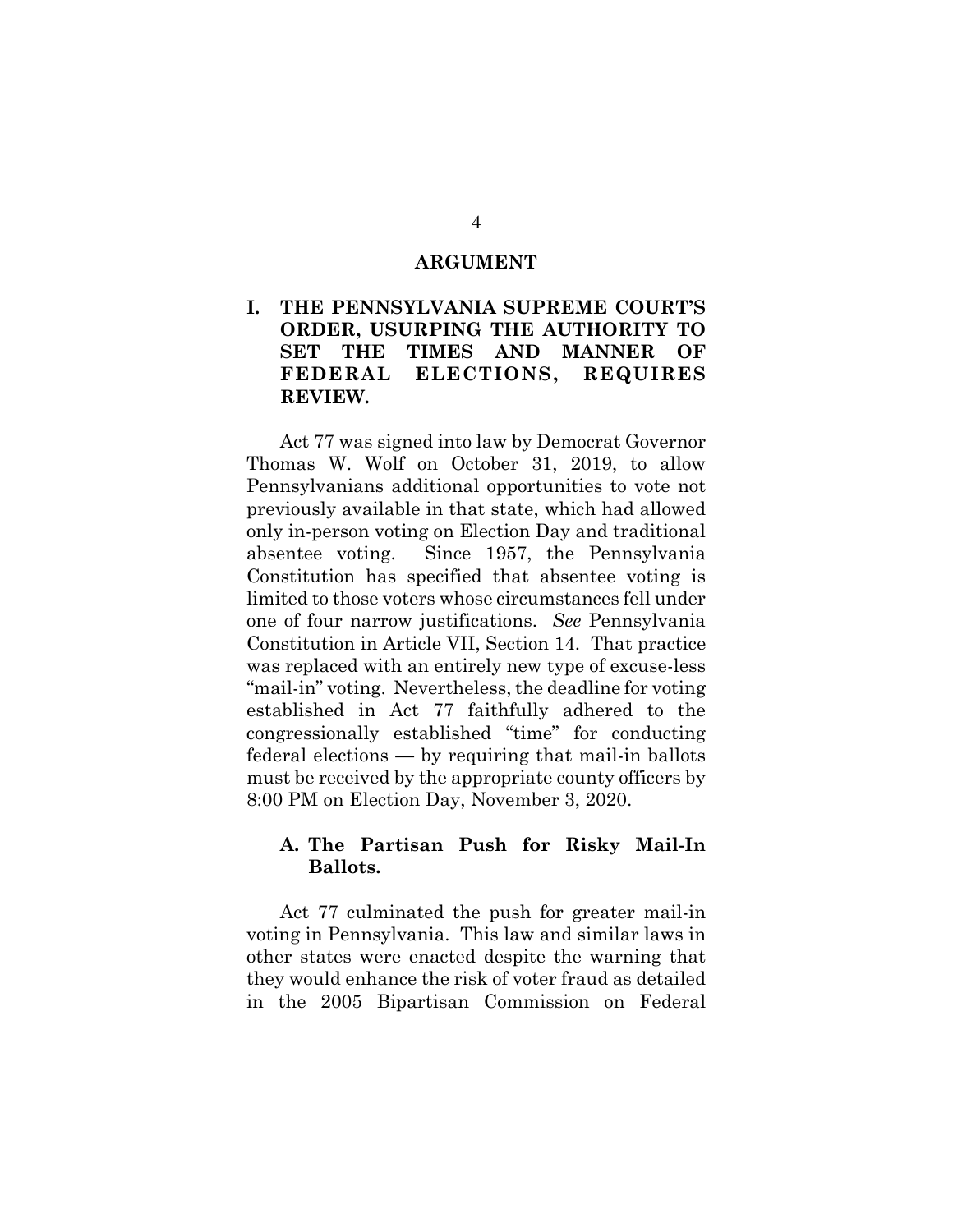Election Reform (chaired by former President Jimmy Carter and former Secretary of State James A. Baker III).

Fraud occurs in several ways. **Absentee ballots remain the largest source of potential voter fraud**. A notorious recent case of absentee ballot fraud was Miami's mayoral election of 1998, and in that case, the judge declared the election fraudulent and called for a new election. Absentee balloting is **vulnerable to abuse in several ways**: Blank ballots mailed to the wrong address or to large residential buildings might get intercepted. Citizens who vote at home, at nursing homes, at the workplace, or in church are more susceptible to pressure, overt and subtle, or to intimidation. Vote buying schemes are far more difficult to detect when citizens vote by mail. States therefore should reduce the risks of fraud and abuse in absentee voting by prohibiting "third-party" organizations, candidates, and political party activists from handling absentee ballots. States also should make sure that absentee ballots received by election officials before Election Day are kept secure until they are opened and counted. [Building Confidence in U.S. Elections: Report of the Commission on Federal Election Reform (Sept. 2005), section  $5.2$  (emphasis added).<sup>2</sup>]

<sup>&</sup>lt;sup>2</sup> See generally J. R. Lott Jr., "Heed Jimmy Carter on the Danger of Mail-In Voting," *Wall Street Journal* (Apr. 10, 2020).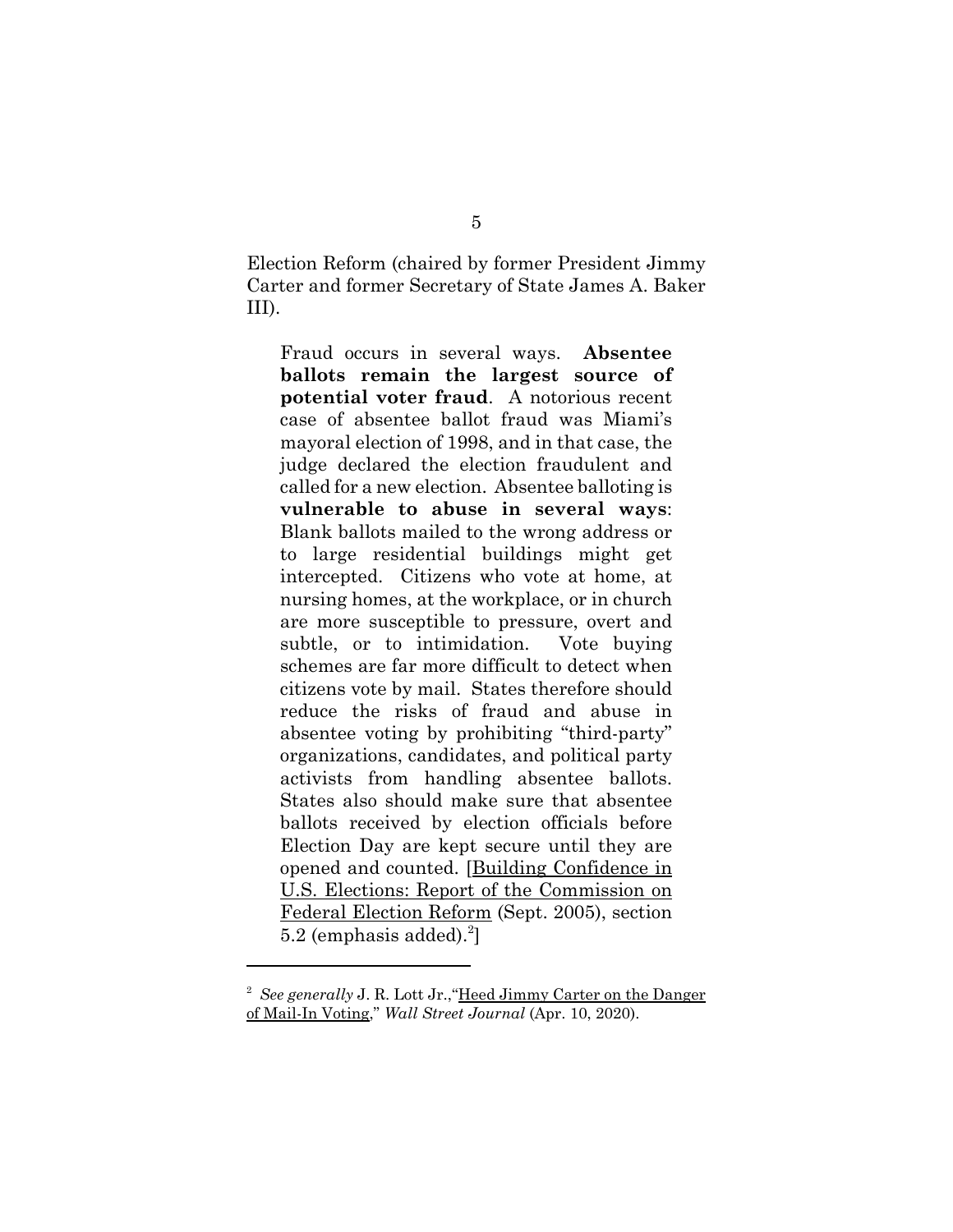Sounding that same note earlier this year, Attorney General William Barr raised the red flag about the push for greater mail-in voting, declaring it was "grossly irresponsible" and urging that "we should be assuring the integrity of our elections so that government going forward would be legitimate and be accepted as legitimate."3

Despite, and many believe because of, its propensity to voter fraud, many prominent Democrat activists have pushed for no-excuse mail-in voting. Before the November 2020 election, former Attorney General Eric Holder "dismissed fears of widespread voter fraud as 'nonsense' and warned that" voter integrity measures such as poll watching were tactics of voter suppression — a loaded term that has long been used as a dog whistle by leftists to demonize opponents by implying racist motives.4

<sup>&</sup>lt;sup>3</sup> Y. Halon, "Barr warns Democrats 'playing with fire' over 'grossly irresponsible' mail-in voting push," *FoxNews* (Aug. 13, 2020).

<sup>4</sup> E. Yu, "At IOP Talk, Eric Holder Dismisses Fears of Voter Fraud, Warns Against Voter Suppression," *The Chicago Maroon* (Nov. 16, 2020).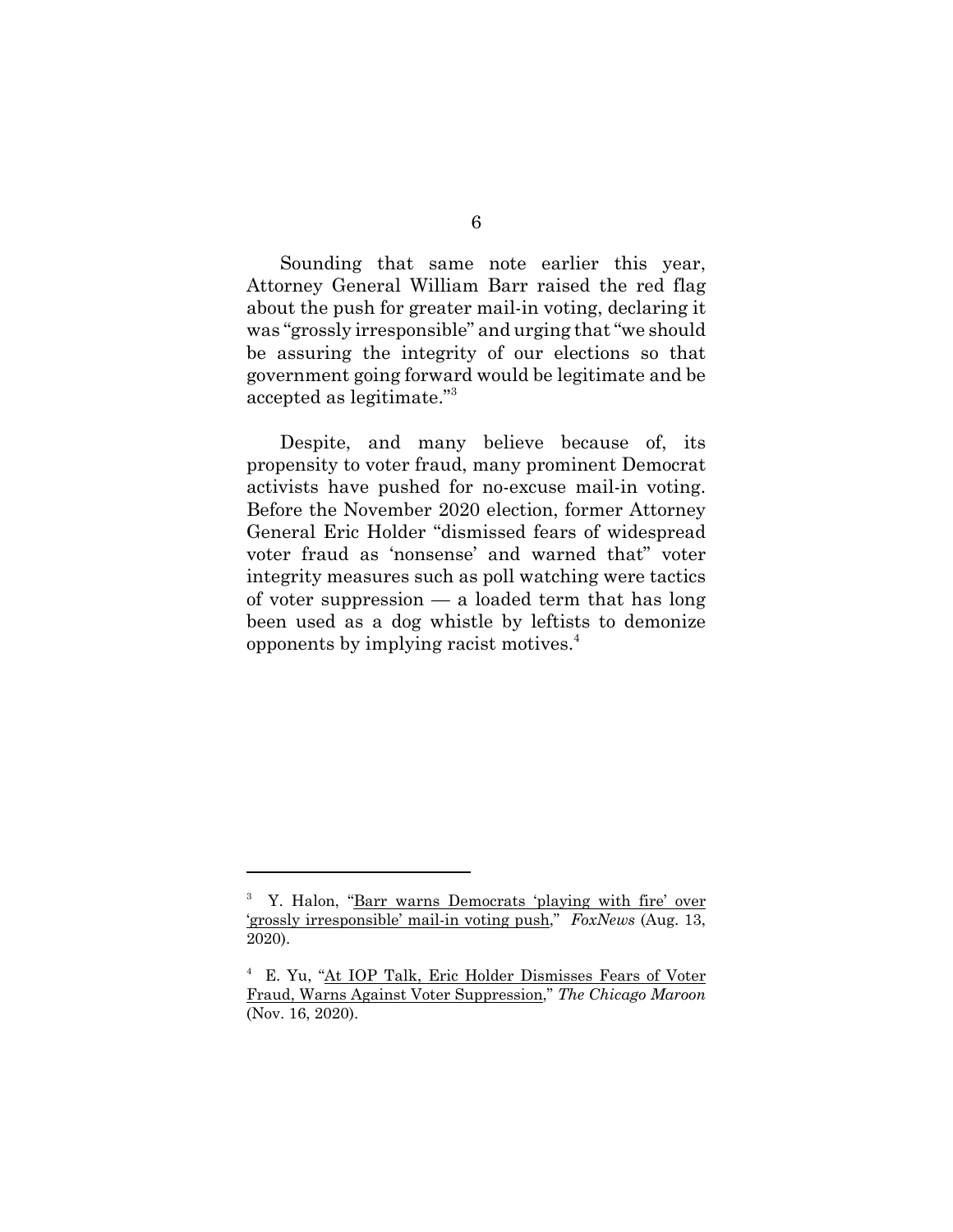### **B. The Supreme Court's Order Amended Act 77.**

The Pennsylvania Supreme Court felt Act 77 did not allow sufficient time for mail-in voting and chose to judicially amend the statute for 2020. Despite three federal statutes establishing November 3, 2020 as Election Day and Act 77's clear "received-by" deadline at 8:00 PM that same day, the court below yielded to the demands of the Pennsylvania Democratic Party and ordered that ballots would be counted even though: (i) ballots were not required to be proven to be mailed on or before Election Day; and (ii) ballots were required to be counted even if received up to three days after Election Day.

The court below believed itself to have vast remedial powers under the Free and Equal Elections Clause of the Pennsylvania Constitution (Article I, Section 5) to address problems it perceived for voters caused by a combination of the supposed delays in processing and delivery of mail by the U.S. Postal Service and the COVID-19 pandemic.

Pennsylvania electors in the November General Election ... face a threat to their ability to vote due to no fault of their own, but instead due to a perfect storm combining the dramatic increase in requested ballots due to the COVID-19 pandemic and the inability of the USPS to meet the delivery standards required by the Election Code. [*Pa. Democratic Party v. Boockvar*, 2020 Pa. LEXIS 4872, \*31 (Sept. 17, 2020).]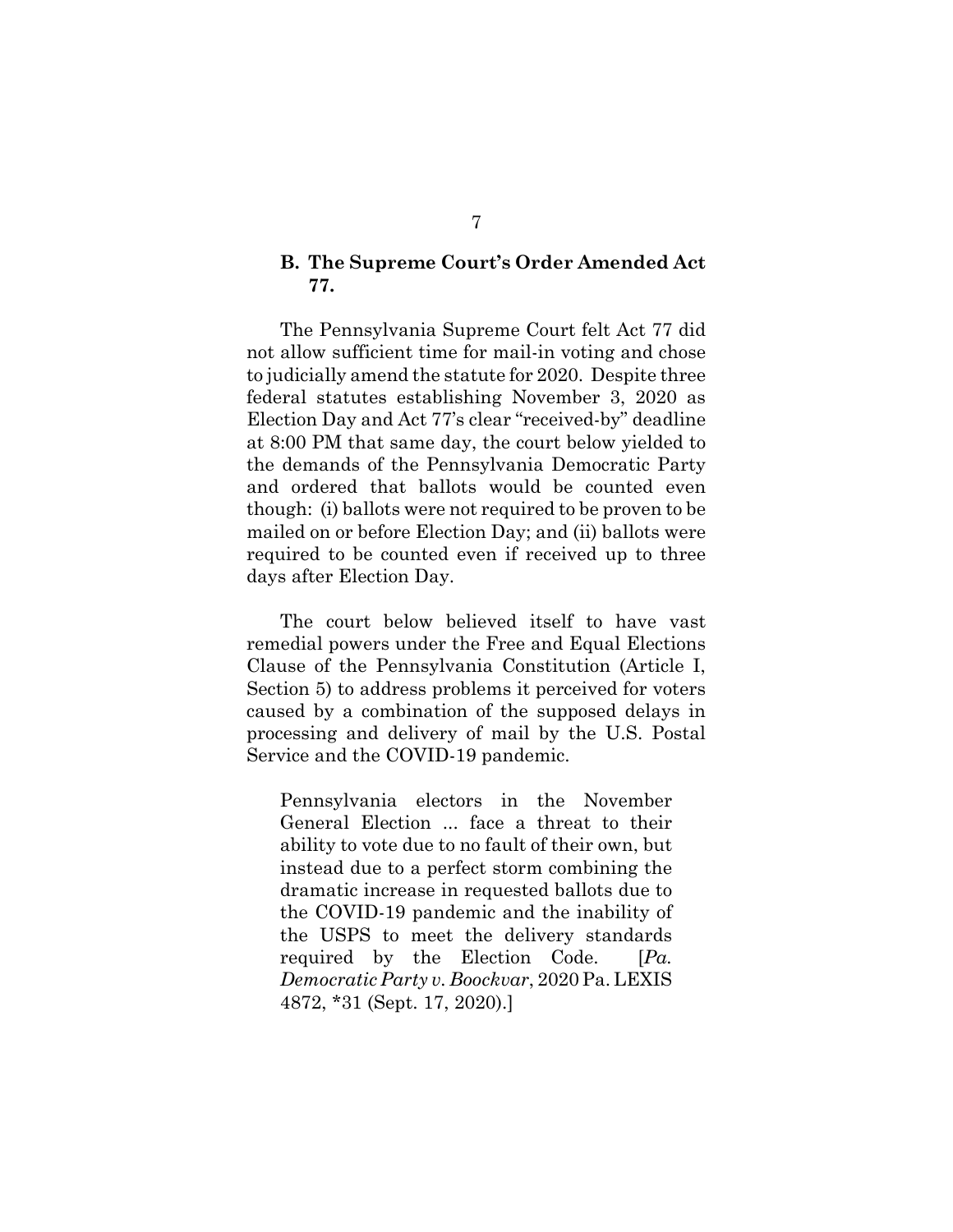The court's reliance on the Free and Equal Elections Clause is unavailing because a state constitutional provision can never provide the basis for a state court to overturn the action of a state legislature acting under authority conferred by the U.S. Constitution. *See* Petition for Certiorari ("Pet. Cert.") at 26 n. 1. As to how presidential electors are selected by states, the U.S. Constitution vests that authority exclusively in state legislatures. The offices of President and Vice President were created by the U.S. Constitution, and when a state legislature exercises the power to determine the manner in which electors are chosen, that power is governed solely by the federal Constitution. *See Leser v. Garnett*, 258 U.S. 130, 137 (1922) (function of state legislature in carrying out a federal function from the U.S. Constitution "transcends any limitations sought to be imposed by the people of a State"). No state constitution, state law, or state court can alter or constrain that grant of power.

Nevertheless, the Supreme Court of Pennsylvania had "no hesitation in concluding that the ongoing COVID-19 pandemic **equates** to a natural disaster." *Id*. at \*46. Without making any specific findings, the court opined that increased processing time of mail-in ballots was needed "for voters who sought to avoid exposure to the virus." *Id*. at \*47. None of the rationales advanced by the court below withstands examination.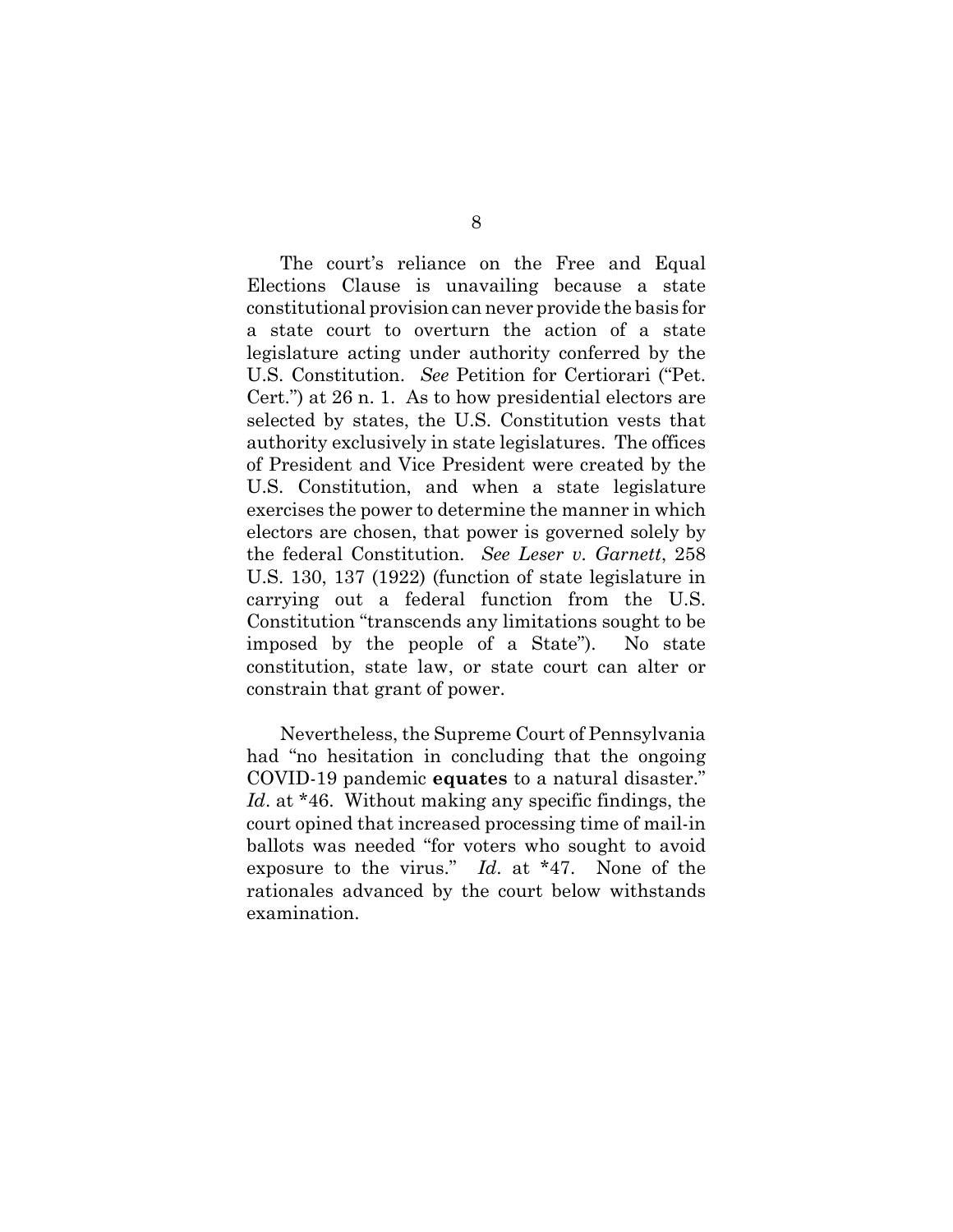#### **C. The Postal Service Delay Rationale.**

The lower court relied on a cryptic letter from the General Counsel of the Postal Service to the Pennsylvania Secretary of State, which contained a few generalizations about Postal Service service standards on which to: "conclude that the timeline built into the Election Code cannot be met by the USPS's current delivery standards, regardless of whether those delivery standards are due to recent changes in the USPS's logistical procedures or whether the standards are consistent with what the General Assembly expected when it enacted Act 77." *Id*. at \*47-48.

The Pennsylvania Supreme Court majority opinion never discussed an earlier pending case in which it had granted review (*Crossey v. Boockvar*, No. 108 MM 2020 (Pa. Sept. 17, 2020)) where it had appointed a special master to report back on that same issue of Postal Service delays. The special master in that case conducted evidentiary hearings and issued Recommended Findings of Fact and Conclusions of Law. *See* Petition Appendix ("Pet. App.") at 140a. Since those findings about Postal Service delivery provided no support for what the court below wanted to order, the court dismissed the *Crossey* case (along with the special master's Recommended Findings) as moot, and the majority disregarded those findings. Pet. Cert. at 8.

The majority's reliance on the Postal Service General Counsel's letter is misplaced. That letter stated that the service standard for First-Class Mail is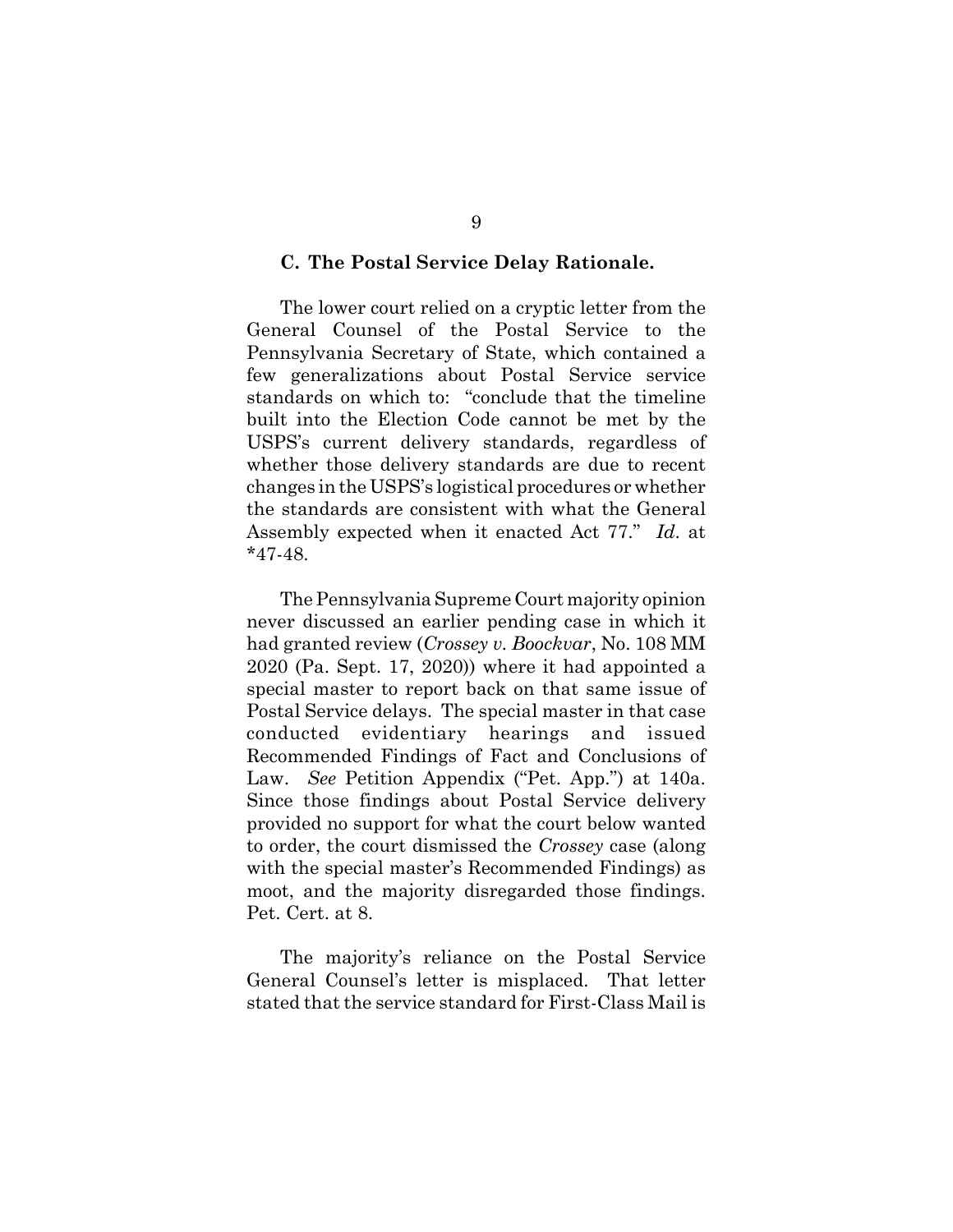2-5 days — a technically accurate but irrelevant fact. First, the term "service standards" is a term of art within the Postal Service, meaning the goals by which the mail system is set to deliver mail within the network. To be sure, from any point in Pennsylvania to anywhere else in the United States (including territories), the First-Class mail service standard is 2- 5 days. However, within Pennsylvania, the service standard is 2-3 days.<sup>5</sup>

For example, as shown in the following map, for mail originating (*i.e.*, entered into the mail system) in Pittsburgh, the Postal Service has a 2-day service standard to most of Pennsylvania (shown in orange) and a 3-day service standard to a few remote parts of the Commonwealth, as well as the rest of the continental United States (yellow). There is a 4-day service standard to Hawaii and parts of Alaska and Puerto Rico (light blue). The only 5-day service standard referenced is to Guam (dark blue).

<sup>5</sup> *See* https://postalpro.usps.com/ppro-tools/service-standardsmaps.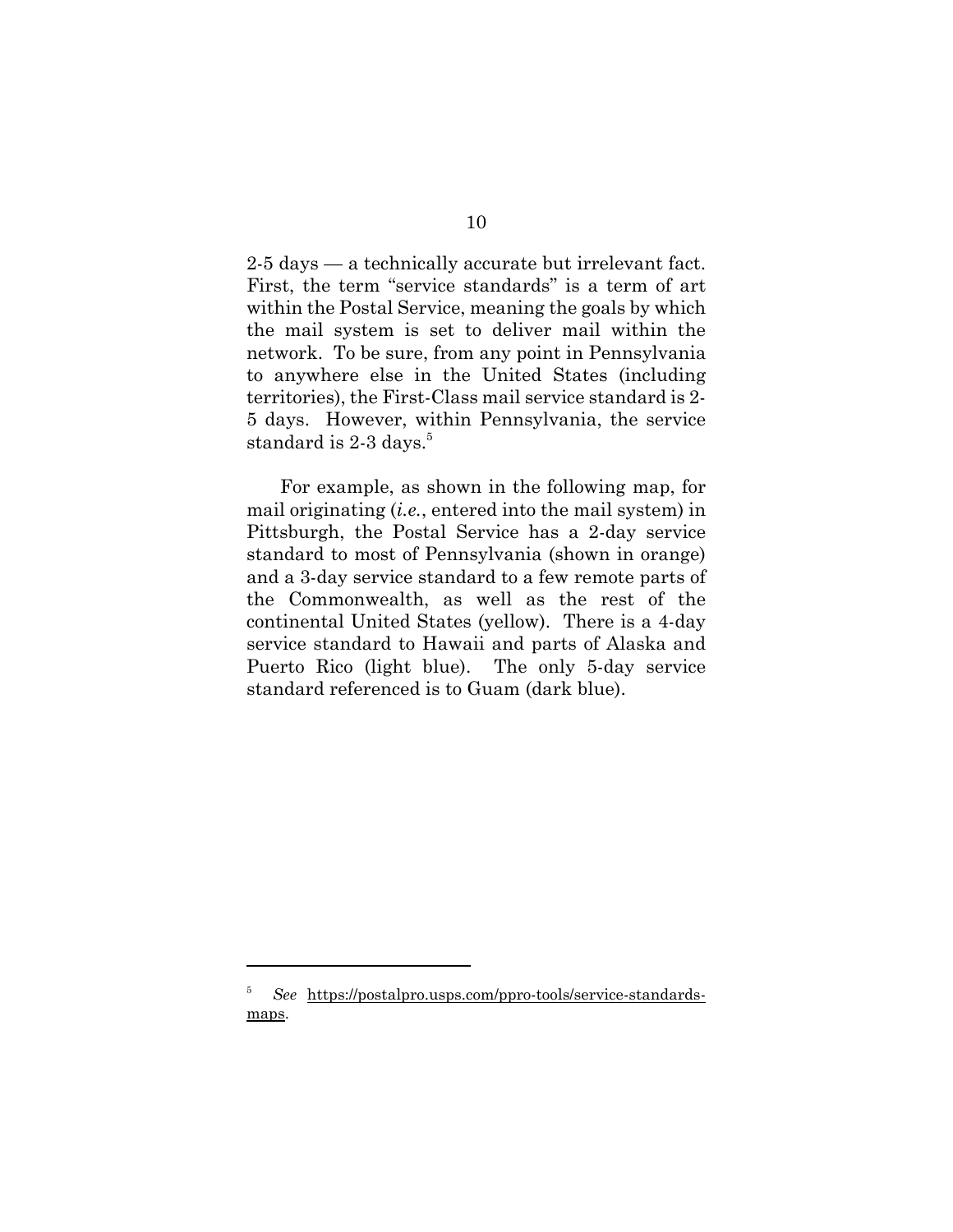

Any resident of any county in Pennsylvania requesting a ballot from that county's elections official will always be within a 2-day First-Class Mail service area. Likewise, for every area in which a ballot is mailed to the voter, the mailings will have a 2-day First-Class Mail service standard.<sup>6</sup> The same is true for submitting completed ballots to county election officials. Thus, the court below misused the General Counsel's letter describing "service standards."

<sup>6</sup> Although partisan attacks have been made against the Postmaster General for slowing delivery, it was the Obama Administration which degraded next-day delivery standards which long had existed for much of Pennsylvania. *See* USPS Delivery Standards and Statistics Fact Sheet, https://about.usps.com/news/electronicpress-kits/our-future-network/ofn-usps-delivery-standards-andstatistics-fact-sheet.htm.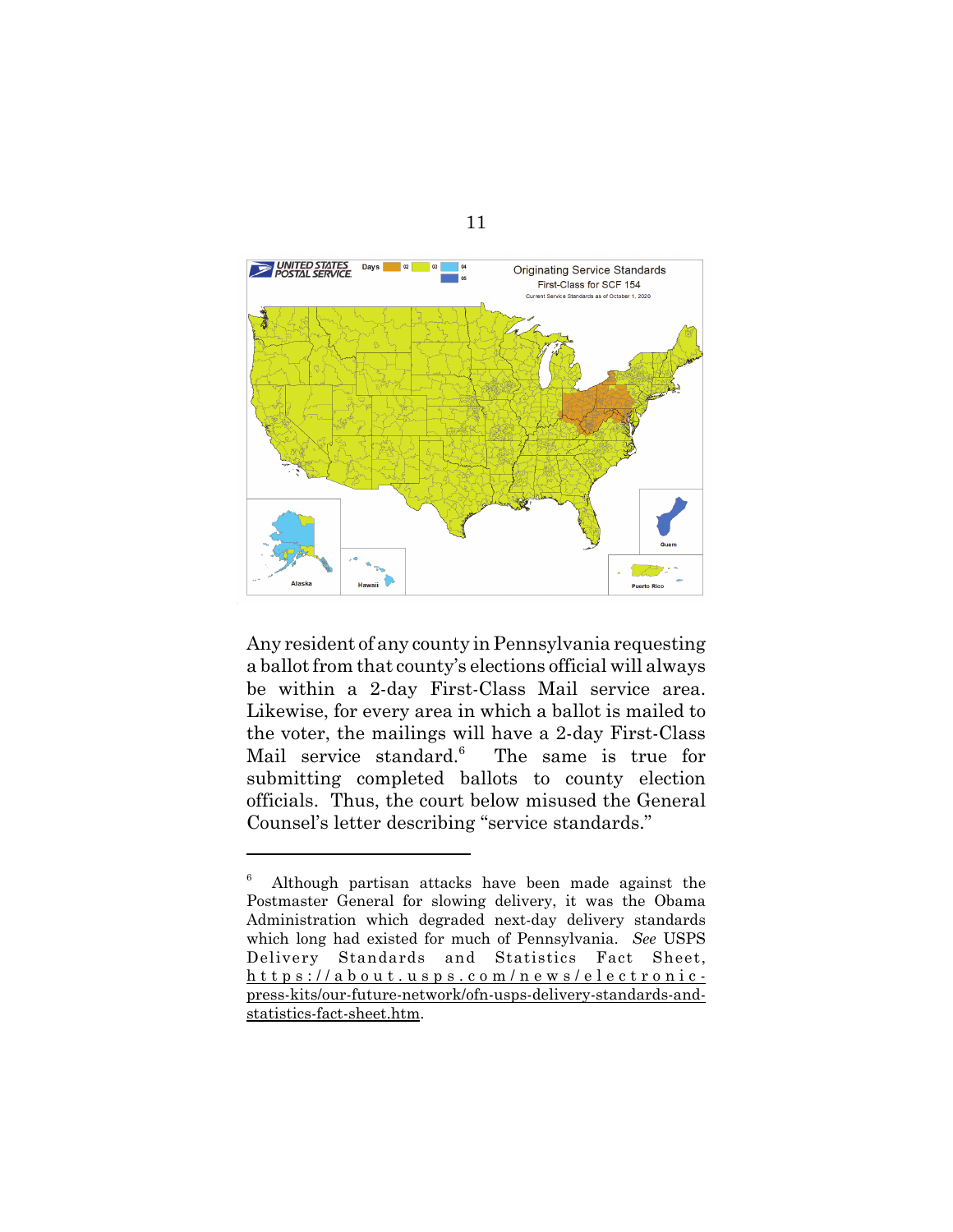Accordingly, the court below erred in concluding that "if a county board were to process and mail a ballot the next day by First Class Mail ... according to the delivery standards of the USPS, the voter might not receive the ballot until five days later...." *Pa. Democratic Party* at \*33. Even Justice Donohue's concurring and dissenting opinion made the same mistake of relying on the General Counsel's letter's broad statement regarding nationwide service standards. That opinion analyzed the impact of 2-5 day service standards and concluded that:

[t]he only way the current statutory framework works is if the ballot is delivered by USPS in two days, the voter immediately returns the ballot, and it is received by the board of elections within three days. All other voters who comply with the statutory framework are disenfranchised, even though they complied with the statute. [*Id*. at \*108.]

Had the court evaluated actual, applicable service standards that applied to local delivery, it should have found that the time period established by the state legislature in Act 77 was workable.

However, the court then made a second mistake in basing its decision on service standards rather than on **service performance**. "Service performance is defined by the Postal Service from acceptance of a mailpiece into our system through delivery, measured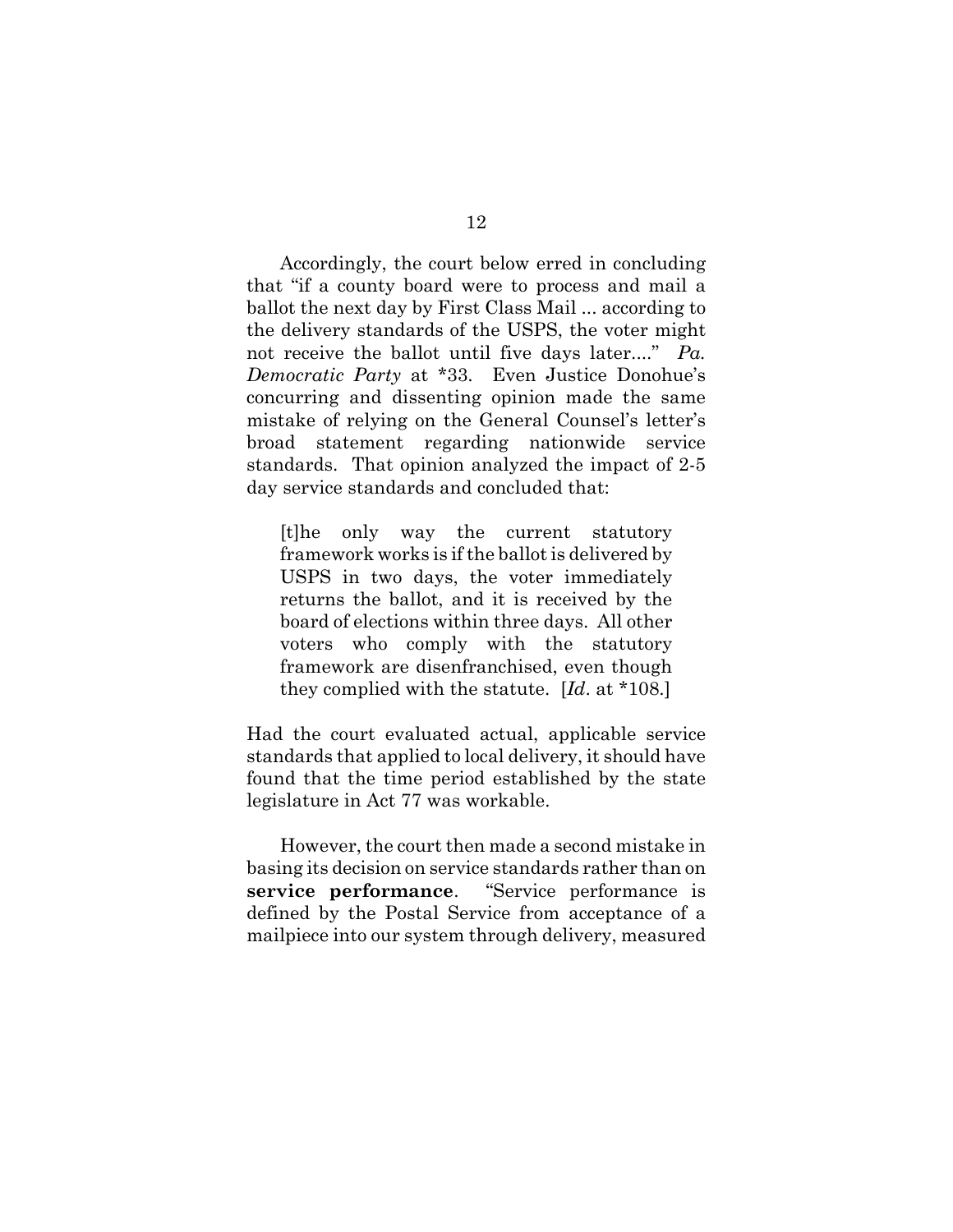against published service standards." The special master's Recommendations in the *Crossey* case correctly rejected the "mismatch" claim based upon the General Counsel's letter, and instead correctly "found that USPS's 'performance' in Pennsylvania 'exceeds the national average' upon which USPS's delivery standards are based." Pet. Cert. at 10. Thus, to reach its desired result, the court found it necessary to ignore the special master's report, dismiss the case in which a conflicting factual record had been developed earlier at its request, and rely exclusively on the USPS General Counsel's misleading two-page letter.<sup>8</sup> Pet. Cert. 8, 14, 29.

<sup>7</sup> *See, e.g.*, https://about.usps.com/newsroom/national-releases/ 2020/1023-usps-issues-new-service-performance-report-for-theweek-of-oct-10.htm.

<sup>&</sup>lt;sup>8</sup> The concurring opinion of Justice Wecht fared worse, relying on recent congressional testimony of Postmaster General Louis DeJoy regarding COVID-related postal delays, and then claiming that there was no "materially contradictory evidence." *Pa. Democratic Party* at \*93. The dissenting opinion of Justice Donohue likewise was selective in its evidence, focusing on the General Counsel's letter and noting that it "was accepted into evidence in *Crossey* and was further supported by the testimony of the Deputy Postmaster [General]" — but failed to note that the special master in *Crossey* found a different expert witness's testimony "more credible and persuasive than those of" the Deputy Postmaster General. Pet. App. at 108a, 168a. The former Deputy Postmaster General whose testimony was relied upon by Justice Donohue previously served as the Democrat staff director of the House Committee overseeing the Postal Service, carrying no relevant skills in the logistics industry from Capitol Hill to L'Enfant Plaza, thus requiring the Postal Service to remove the Deputy Postmaster General position from the line of succession in the case of a vacancy or disability of the Postmaster General.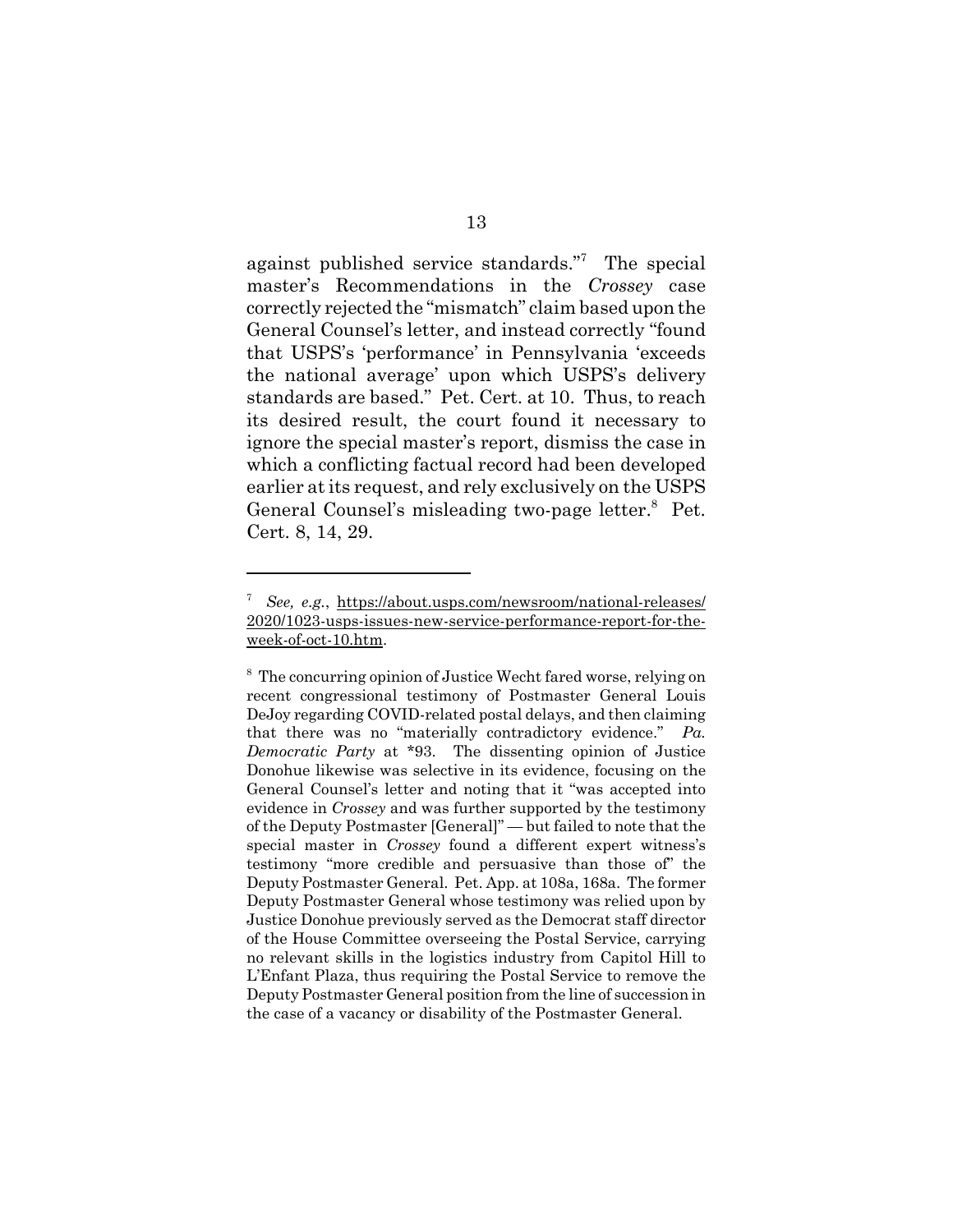The erroneous factual observations about mail delivery demonstrate the arbitrariness of the Pennsylvania Supreme Court's results-driven analysis.

## **D. The COVID-19 Rationale Was Neither Developed Nor Persuasive.**

The court below failed to conduct any meaningful analysis on its own of the threat posed by COVID-19. When the Pennsylvania Supreme Court issued its decision in mid-September, positive COVID-19 cases were mostly below 1,000 daily "cases" (*i.e.*, positive tests) in the entire Commonwealth of Pennsylvania. The court below did not consider the fact that the level of cases had remained relatively steady since May. Additionally, the number of positive COVID-19 "cases" is directly related to the number of daily tests being administered, which tests had been increasing. (https://www.health.pa.gov/topics/disease/coronaviru s/Pages/Cases.aspx.)

## **II. THE PENNSYLVANIA SUPREME COURT DECISION TO EXTEND THE DEADLINE TO RECEIVE BALLOTS VIOLATES THE FEDERAL STATUTORY SCHEME.**

*Amici* also urge this Court to grant review to address the second question presented by the Petition, namely, whether the Pennsylvania Supreme Court's extension of the deadline to receive votes for federal office and presumption concerning postmarks violates three separate federal statutes setting the date of the election which preempted the field.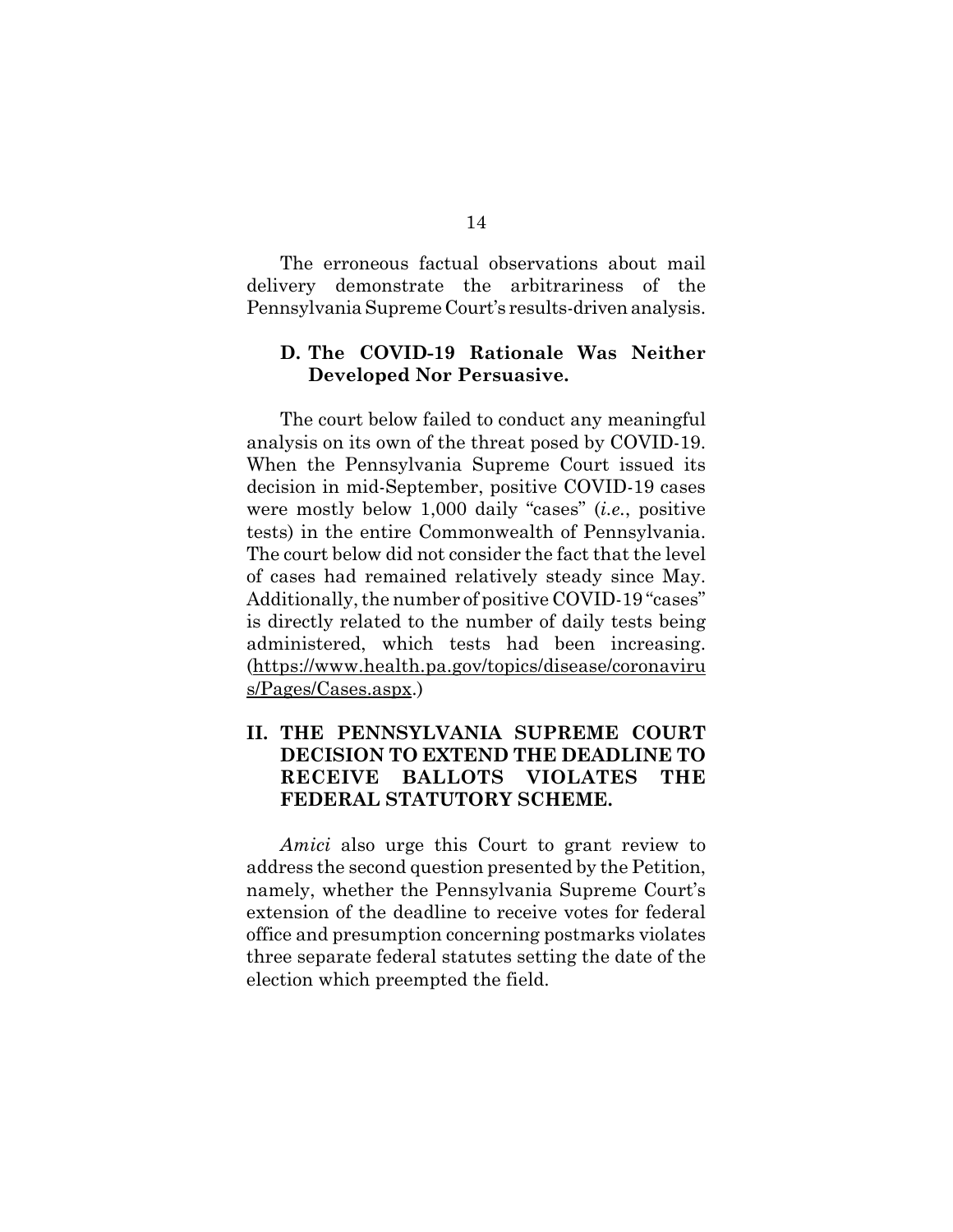No federal constitutional problem existed with Act 77, as that law required that all ballots be received by 8:00 PM on the date established in federal law for the election — November 3,  $2020$ .<sup>9</sup> The problem arose with the decision of the Supreme Court to "adopt the Secretary's informed recommendation of a three-day extension of the absentee and mail-in ballot receivedby deadline to ... reduce voter disenfranchisement" (*Pa. Democratic Party* at \*49) and its presumption that ballots received within three days were mailed on or before Election Day.

Prior to extending the deadline, the court opinion summarized the Republican Party's argument that "moving the received-by deadline until after Election Day would undermine the federal designation of a uniform Election Day, as set forth in three federal statutes" (*Pa. Democratic Party* at \*40-41) and briefly summarized those statutes. However, there followed no analysis whatsoever explaining how the Pennsylvania court, after recognizing these statutes as having preempted the field, could decide to ignore what Congress had decreed.

Because of the importance of this issue, we briefly review those three statutes here. With respect to elections to the House of Representatives, Article I, Section 4 of the U.S. Constitution states that, the States shall set the rules for the "**Times, Places and Manner** of holding Elections," but that Congress may alter the rules for the **Times and Manner** (but not

<sup>9</sup> *See also* Pennsylvania Constitution, Article VII, Section 2.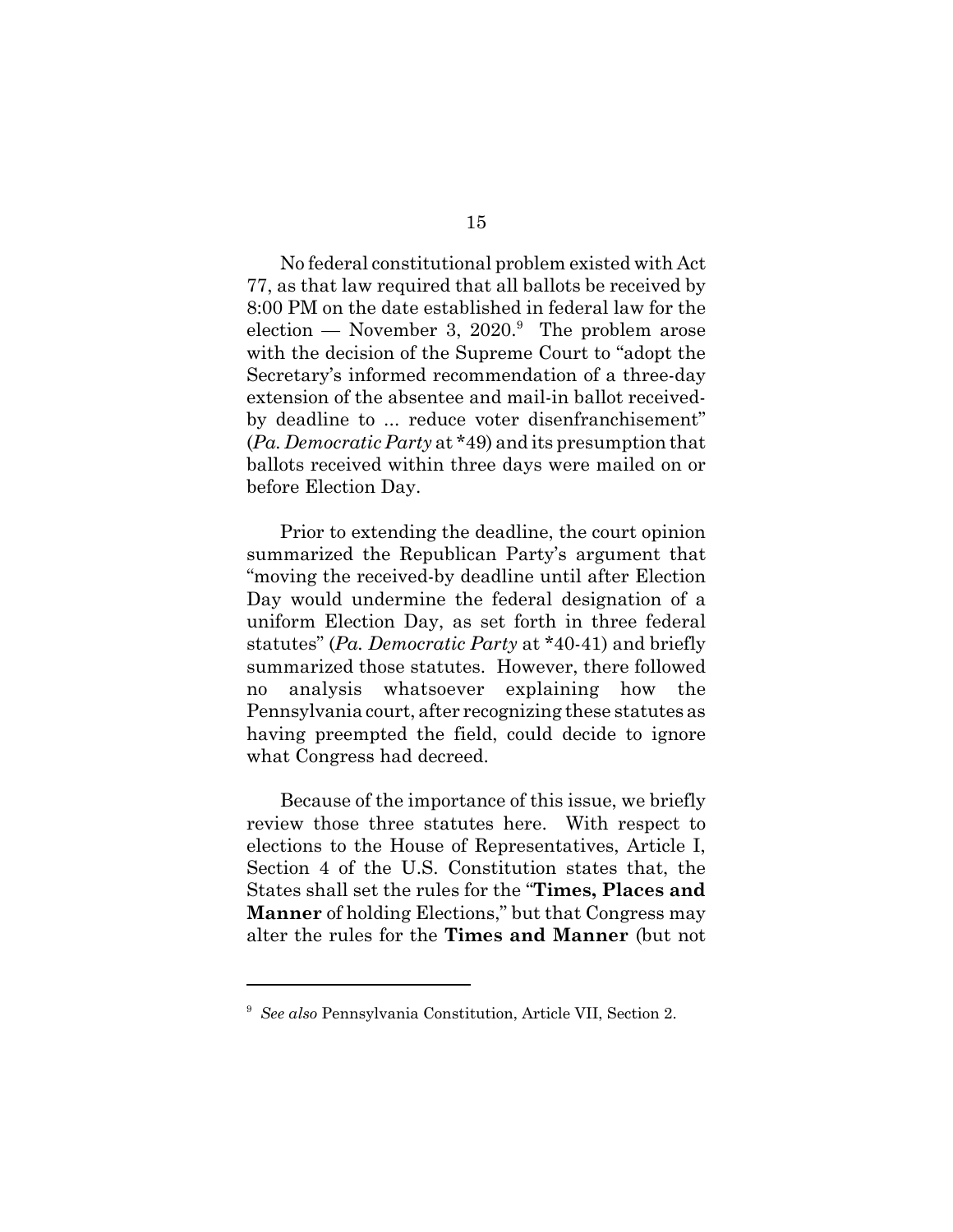the Places). (Emphasis added.) Congress exercised that authority when it set the date for election of Representatives as the Tuesday after the first Monday in November in even-numbered years (*e.g.*, November 3 of this year). *See* 2 U.S.C. § 7. Congress set the date for the election of Senators on the same day as for Representatives. *See* 2 U.S.C. § 1. With respect to the process for the selection of the third category of elected federal officials — Presidential Electors — Article II, Section 1 established a somewhat different system. The Constitution vested in State legislatures the plenary authority to choose the "**Manner**" in which Presidential Electors are selected, without the ability of Congress to override that selection. However, again, Congress was given the exclusive authority to "determine **the Time** of chusing the Electors...." Art. II, Sec. 1, cl. 4. Congress acted on this grant of authority and set the Time for appointing electors on the same day as for House and Senate elections — but only once every four years. *See* 3 U.S.C. § 1.

There is no confusion in these statutes as to what constitutes Election Day in the federal system. In setting the time of the election of House members, Senators, and Presidential Electors, Congress was acting pursuant to an express constitutional grant of authority. Accordingly, no state, no state governor, no state legislature, and certainly no state court has the authority to alter that Election Day. After recognizing the Election Day federal statutes, the Pennsylvania court went on to discuss interesting but irrelevant issues, including whether there was ambiguity in the state statute as to the deadline for receiving votes (concluding there wasn't) and whether the state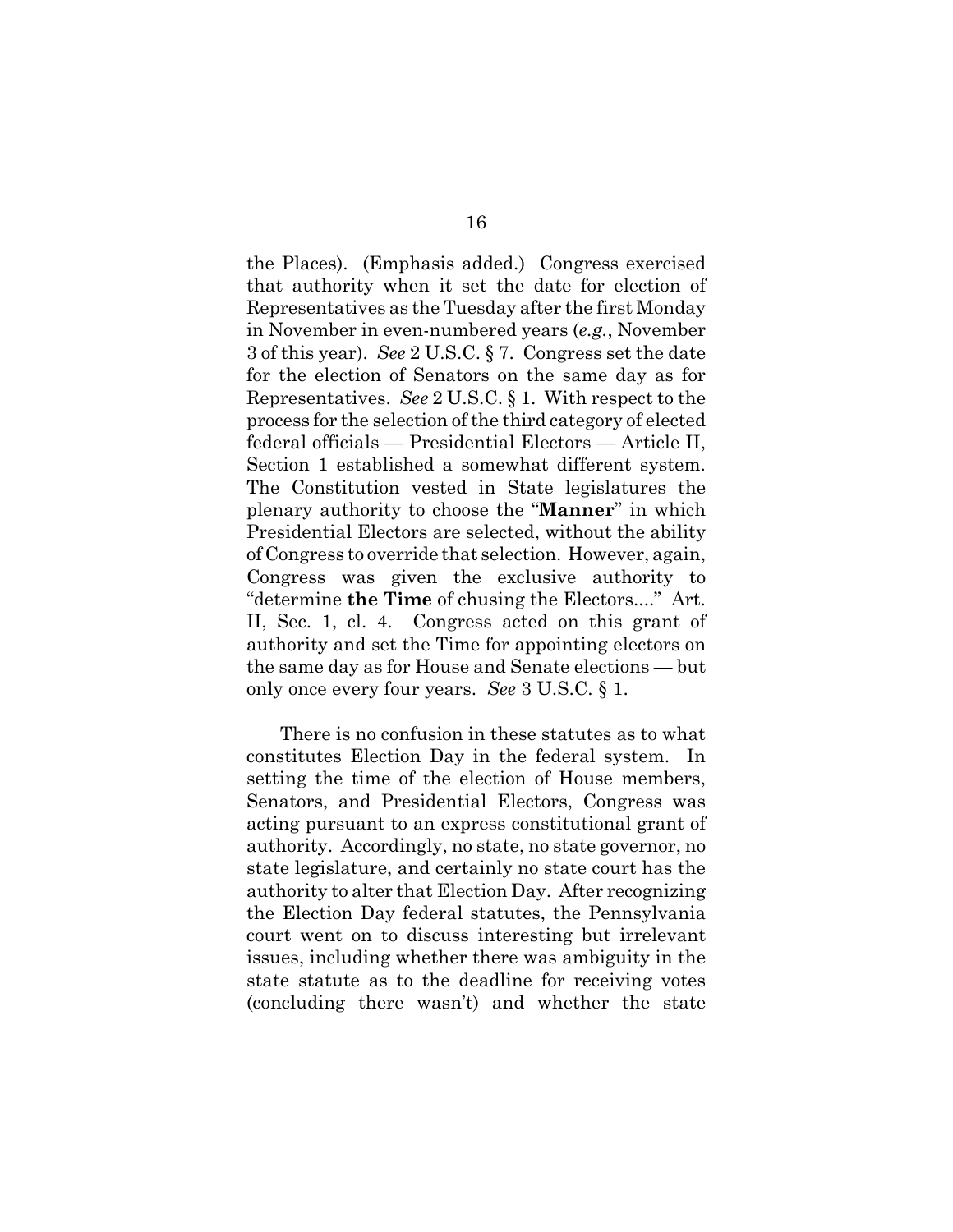statutory deadline was facially unconstitutional (concluding it wasn't).

The decision of the Pennsylvania Supreme Court which effectively moved Election Day to a date three days later was based solely on pragmatic considerations — whether the legislature gave enough time to voters — saying that "a balance must be struck," and demonstrating again that courts love judge-empowering balancing tests, it concluded that the legislature "enacted an extremely condensed timeline..." *Pa. Democratic Party* at \*45, \*48. In other words, the legislature got it wrong. And, the Supreme Court believed the "Free and Equal Elections Clause of the Pennsylvania Constitution" (Article I, Section 5) gave it the authority to "craft meaningful remedies when required." *Id.* at \*90, \*92 (citation omitted).

If the court had carefully considered the real issue — whether the state court has the constitutional authority to extend Election Day — it could not have done what it did. And so it ignored the federal constitutional constraint, changed the issue to a state constitutional concern, and ruled as it willed.

Other state courts have not treated Election Day as merely a suggestion, but rather than a fixed date. The Montana Supreme Court considered the constitutionality of a state law which provided for the counting of ballots of military members received after Election Day. *Maddox v. Board of State Canvassers*, 116 Mont. 217 (1944). There, the court concluded that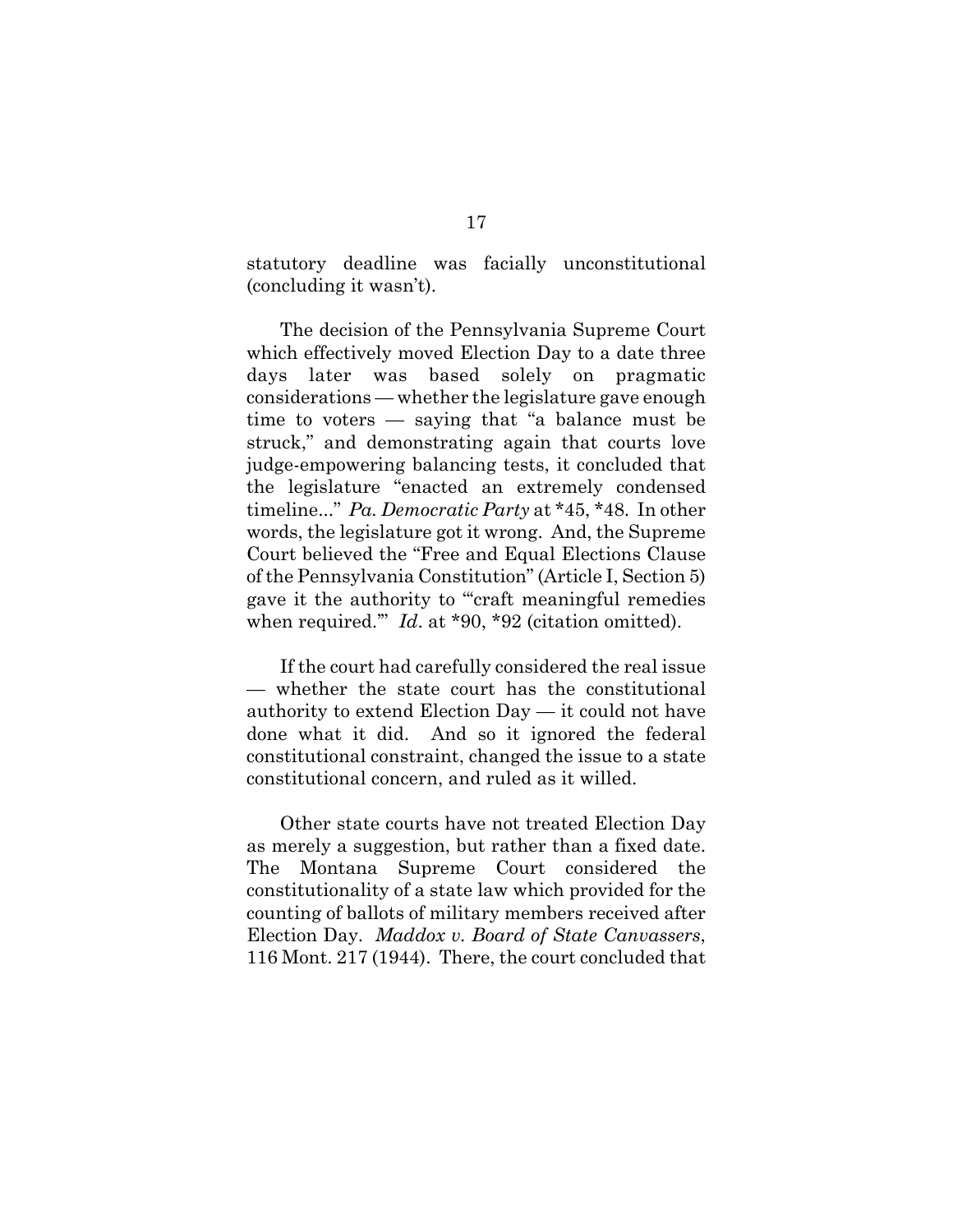the [state] legislature could not constitutionally have extended beyond the statutory election day the time for depositing ballots, so far as **presidential electors** are concerned.

Being within the powers expressly ceded to the limited federal sovereignty by the people of the United States, and having been exercised by the Congress, it is apparent that the **states have no power to interfere**. [*Id*. at \*222 (emphasis added).]

The Montana Court explained the historic meaning of the unusual term "cast" ballots:

Nothing short of the **delivery** of the ballot to the election officials for deposit in the ballot box constitutes **casting** the ballot, which fact was unmistakable so long as the ballot continued to be, as originally, a ball or marble or other marker which was **"cast" or deposited** in an official receptacle or custody....

Thus Webster's New International Dictionary defines "cast" as "to deposit (a ballot) formally or officially." **It is not the marking but the depositing of the ballot in the custody of the election officials which constitutes casting** the ballot or vote. Obviously, **unless it reaches the officials it is never cast at all**, whether or not it is marked for any candidate, or forwarded by mail or otherwise. The fact that the ballot has to be marked before its casting can indicate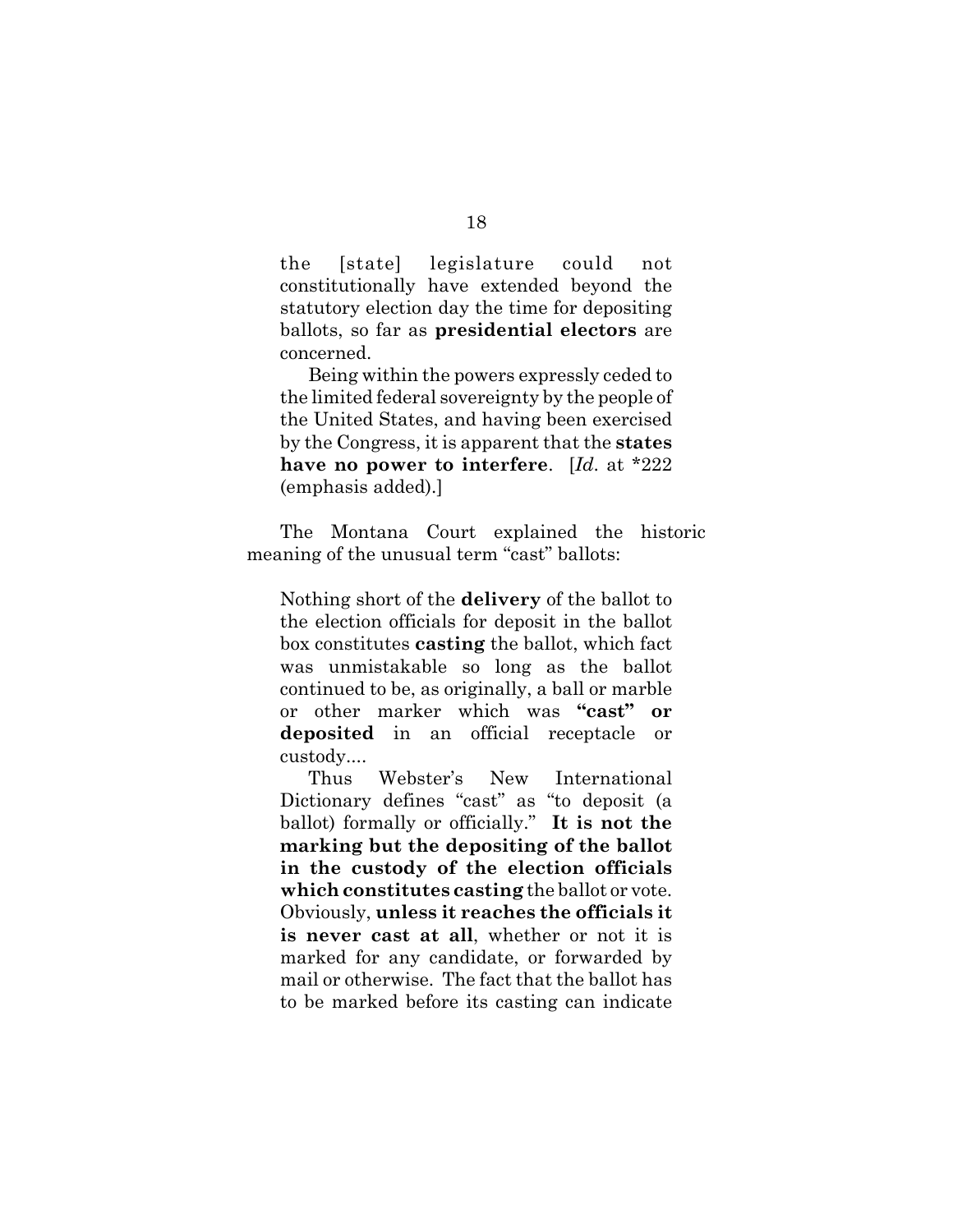the voter's intent, should not obscure the fact that it is still of no effect until it is deposited with the election officials, by whom the will of the voters must be ascertained and made effective. [*Id.* at \*223-\*24 (emphasis added).]

The Montana court then correctly concluded that a state law allowing post-Election Day ballots to be counted conflicted with the Election Day as established by Congress.

Therefore in so far as [state law] purports to extend beyond the election day the time within which voters' ballots may be **received** by the election officials for the election of presidential electors, it is in **conflict** with the constitutional congressional Act which requires the electing to be done on election day. It is, accordingly, unconstitutional to that extent. A diligent search has disclosed no authorities nor precedents to the contrary. [*Id.* at \*224 (emphasis added).]

This Court, in *Foster v. Love*, 522 U.S. 67 (1997) (discussed in Pet. Cert. at 30-32), determined that a State statute which could have resulted in a federal election being held on a different day than that set by Congress was invalid.

This Court recently refused to overturn the Seventh Circuit's stay of a district court injunction in *Democratic National Committee v. Wisconsin State Legislature*, 2020 U.S. LEXIS 5187 (Oct. 26, 2020). The Seventh Circuit and the three concurring opinions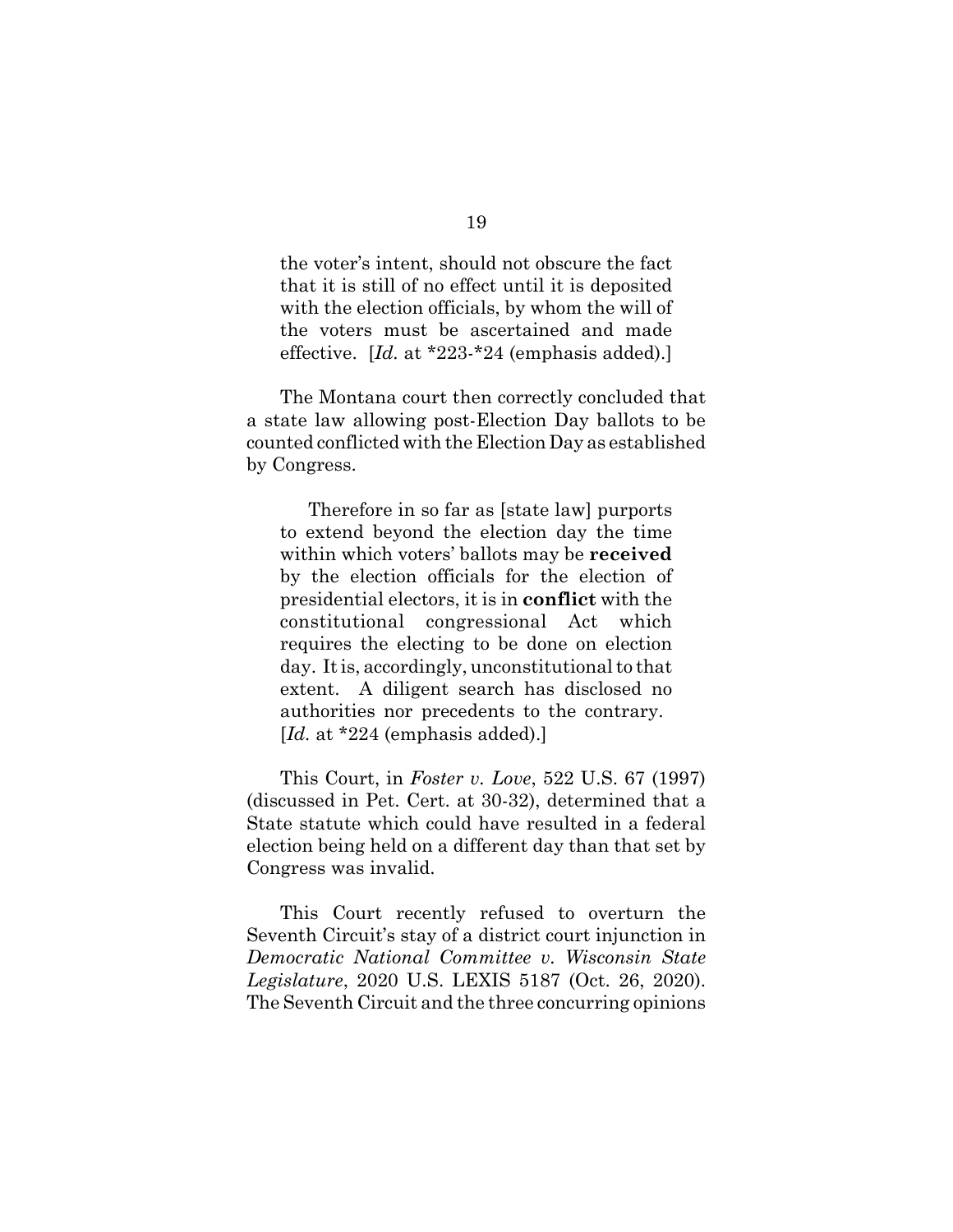from this Court addressed whether a federal court could encroach upon the state legislature's authority to set rules for the "manner" of federal elections, determining that it could not. By preserving the Seventh Circuit's stay, this Court did not need to address whether the federal court could encroach upon **Congress's** authority to set the "times" for federal elections. The three dissenting Justices complained that the Seventh Circuit "never even addressed the constitutional issue." *Id*. at \*37. The dissent considered the constitutional issue to be the right to vote — not whether the district court could override the prerogative granted to Congress by the Constitution to determine the times for the elections. With a flourish, the dissent stated that "protecting the right to vote in a health crisis outweighs conforming to a deadline created in safer days," failing entirely to consider whether the court had authority to alter Election Day. *Id*. at \*39.

## **III. THE PETITION SHOULD BE GRANTED BECAUSE THE ISSUES RAISED HERE AFFECT MANY OTHER STATES.**

The petition raises a significant constitutional question that affects not only Pennsylvania, but also many other states. As the petition noted, "[e]ven now, there are numerous pending cases seeking to overturn Election Day received-by deadlines.... This case thus provides the perfect vehicle for this Court to address the confusion that is mounting around the country and resolve these important issues once and for all." Pet. Cert. at 35-36.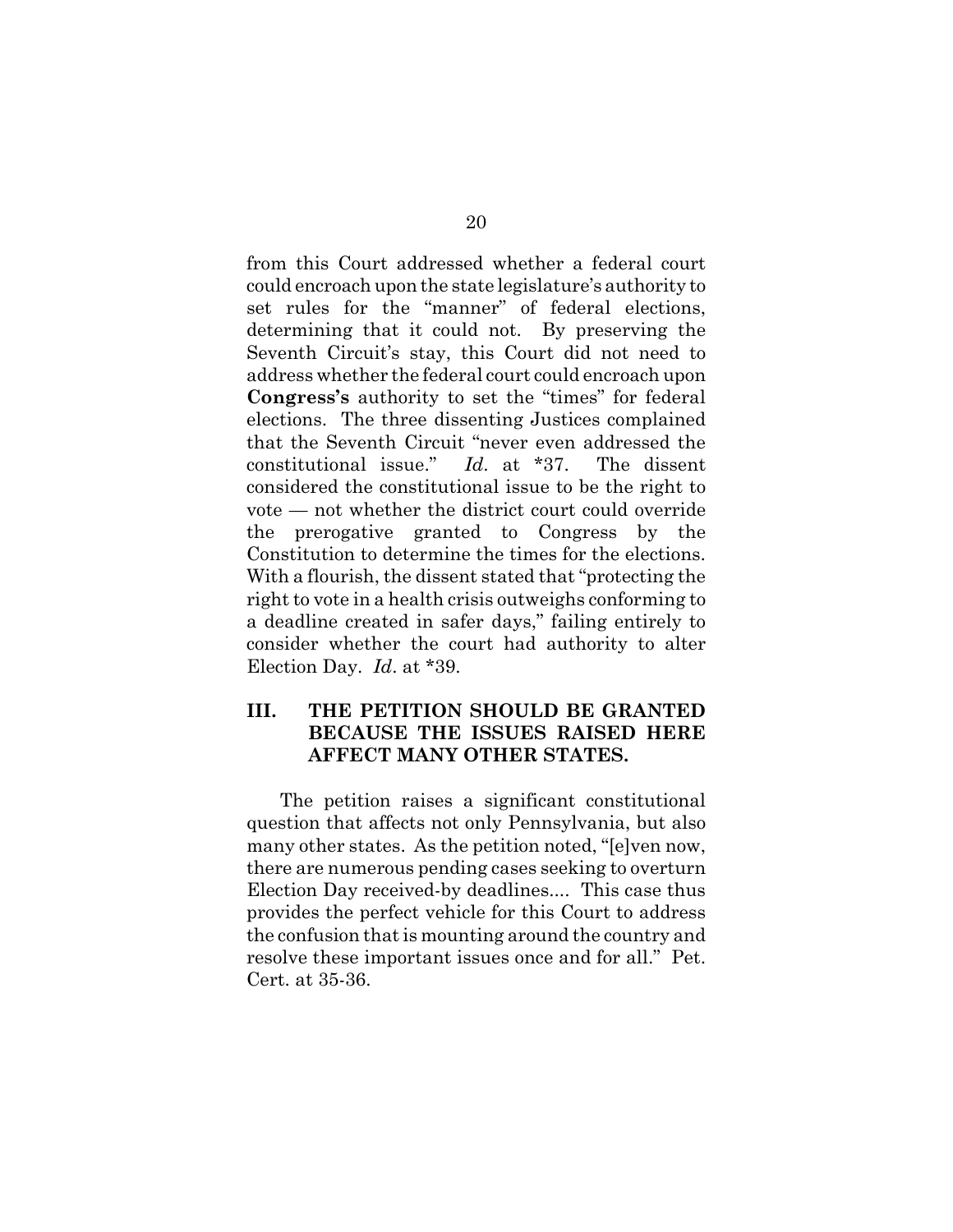The U.S. Court of Appeals for the Third Circuit recently noted — in rejecting a challenge to Pennsylvania vote count based on the lack of standing of the plaintiffs in that case — "[a]t least 19 other States and the District of Columbia have post-Election Day absentee ballot receipt deadlines." *Bognet v. Secretary Commonwealth of Pennsylvania*, 2020 U.S. App. LEXIS 35639, \*29 (3d Cir. Nov. 13, 2020). There is a serious question about whether those 19 other States have laws which impermissibly change the national election day set by Congress for federal elections in 2 U.S.C.  $\S$  1, 7 and 3 U.S.C.  $\S$  1.

The issue of Congress's authority to set the time for choosing presidential electors under Article II, Section 1 and for elections for Congress under Article I, Section 4 should be decided by this Court as soon as possible.